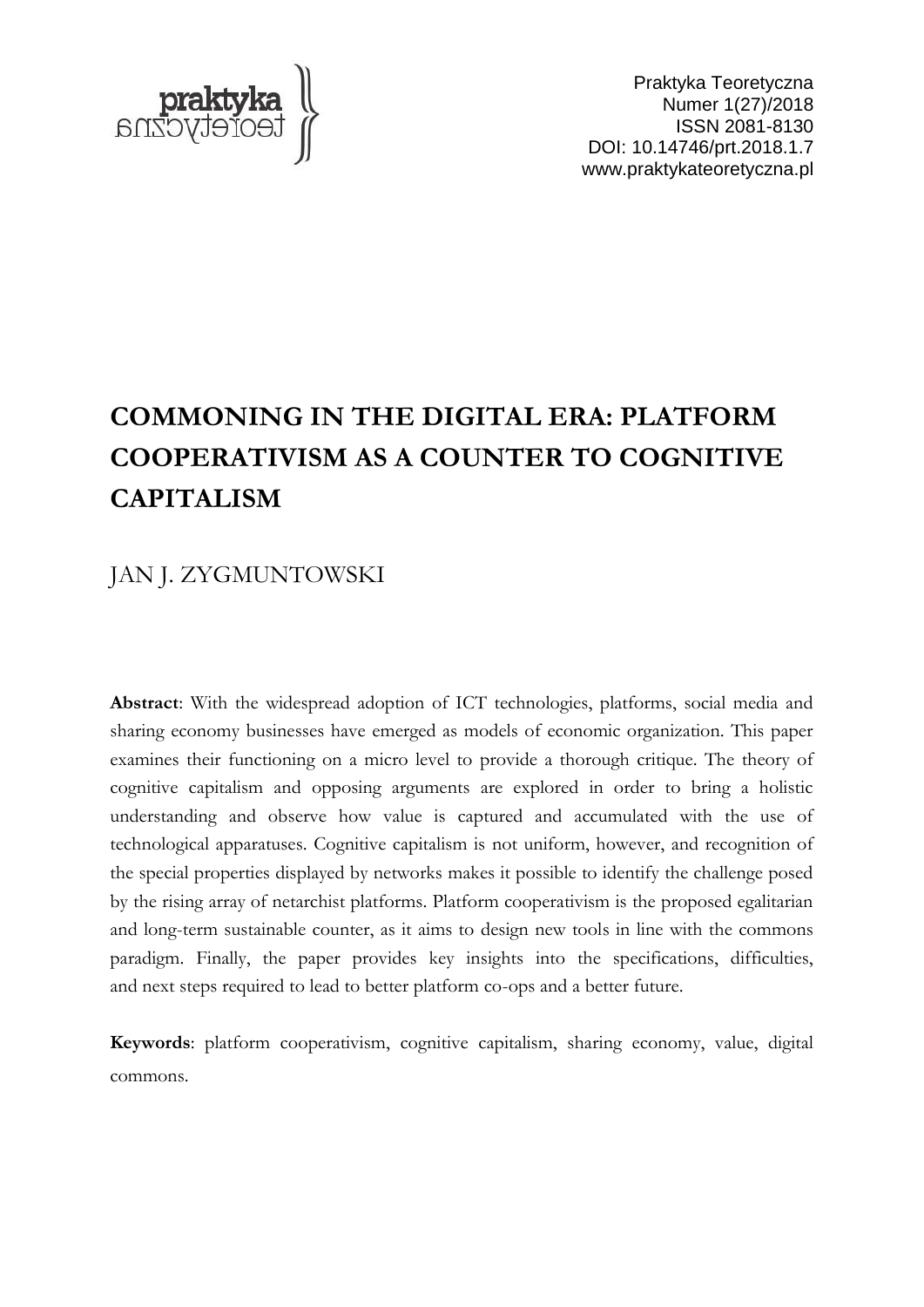Our product is so superior to the status quo that if we give people the opportunity to see it or try it, in any place in the world where government has to be at least somewhat responsive to the people, they will demand it and defend its right to exist.

"Travis law", coined by Travis Kalanick, Uber ex-CEO

Undoubtedly, the capitalist economy is going through a fascinating and overarching transformation, in greatest part as a result of the widespread adoption of ICT (information and communication technologies) and the massive accumulation of financial capital. Both phenomena will soon have been dominant for half a century in total. But more recently completely new schemes of commodity production and consumption systems have emerged with the rise of digital platforms.

Multi-sided platforms – the prime example of business models in the digital era – combine the elegance of smartphone apps with the corporate power of organizing. They collect, store, and catalogue data, allow a variety of sides participate in exchanges and service provision, cater to the requirements of comfort, and enable rapid and secure access to their virtual infrastructure. It is possible to observe the emergence of a new megastructure of reality that runs through the physical, analogue world, but that retains a meta-level thanks to its information-based, cognitive quality (Bratton 2016).

It is crucial to remember, however, that the appearance of new technologies and the details of their deployment are not exogenous. They are a result of specific strategies of research and implementation, to some extent in keeping with the will of capital. A striking concept envisioning such a future was Jeremy Rifkin's *The Age of Access*, in which a world is described where every piece of reality has been privatized, commoditized, and monetized (Ryfkin 2000). Industrial production will lose in significance and accordingly in price compared to immaterial assets – knowledge, music, images, and ultimately even ideas and network access itself. Capturing this value is key to the power of the new dominant classes.

But is this not, and increasingly so, the reality already faced throughout the world? And is it the only reality possible?

This article is an attempt to critically analyze the micro- and macro-economic sides of the corporate model of digital platform. It sums up the great body of journalistic work that appears in public debate often, yet is still lacking in its formal grounding in economic literature. This practical part leads directly to a system-level discussion on cognitive capitalism as the new mode of capital accumulation superseding industrial capitalism.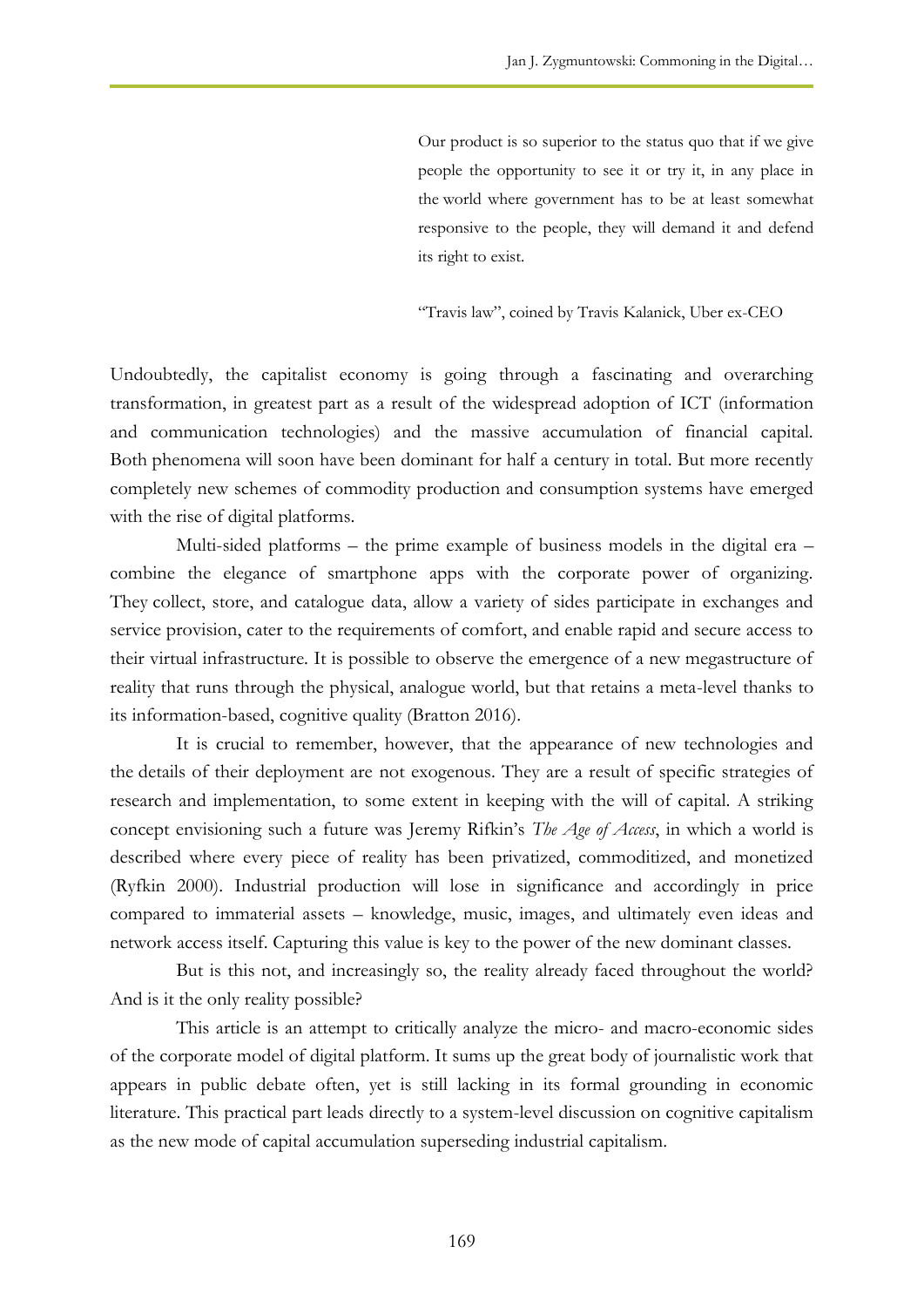Whether cognitive capitalism is truly the prevalent mode now is an empirical question. Here I argue that most of the counter arguments to the cognitive capitalism viewpoint expressed around the dot-com bubble have been invalidated by new developments concerning digital labor and immaterial assets. It is therefore assumed for the purpose of this article that cognitive capitalism has indeed become, even if spatially it is still relatively restricted, the primary scheme for financial capital. Cognitive capitalism is furthermore explored to define how digital networks function in its regime and what the specific conditions are regarding netarchical platforms.

Cognitive capitalism is evolving toward its becoming a rentier state of apparatuses of value capture that control networks; but this evolution may well come to an end. Interest in the theory of commons has been flourishing recently, even finding its way into less theoretical debates. The rising popularity of "platform cooperativism," a term coined by Trebor Scholz to describe successful applications to, and emerging theory about, the new praxis of digital resistance, points the way forward for a modern social economy. Egalitarian ownership and democratic practice among cooperatives are indeed possible on a global scale given the development of communications technologies. Lastly, I argue that, while multistakeholder platform co-ops have their downsides, they are the most viable counter to cognitive capitalism as we face it now.

#### Critique of the corporate platform

The digital-era economy gives rise to many new types of organizational vehicles located on different parts of the value chain. Such business models operate in a variety of ways, as cognitive work and information data can be commoditized and monetized on the market in manifold fashion, especially as key terms and ideologies are used to sustain public belief in their benevolent nature. Such was the growth of the sharing economy trend. Though based on healthy assumptions about tapping into the unused or underused value of assets, in contrast with the typically commercial exchange of services, usually by peer-to-peer networks, or about frictionless trade through the elimination of middlemen, the track record of many sharing economy companies proves how platforms willingly and successfully dive deep into the new regime of financial accumulation.

One of the most prominent examples is the case of Uber. As the largest representative of the sharing economy – its highest valuation reached 70 billion USD – Uber has managed to expand in the relatively typical sector of personal transportation. However, Uber's main claim was originally that it is an IT services company, thus releasing it from all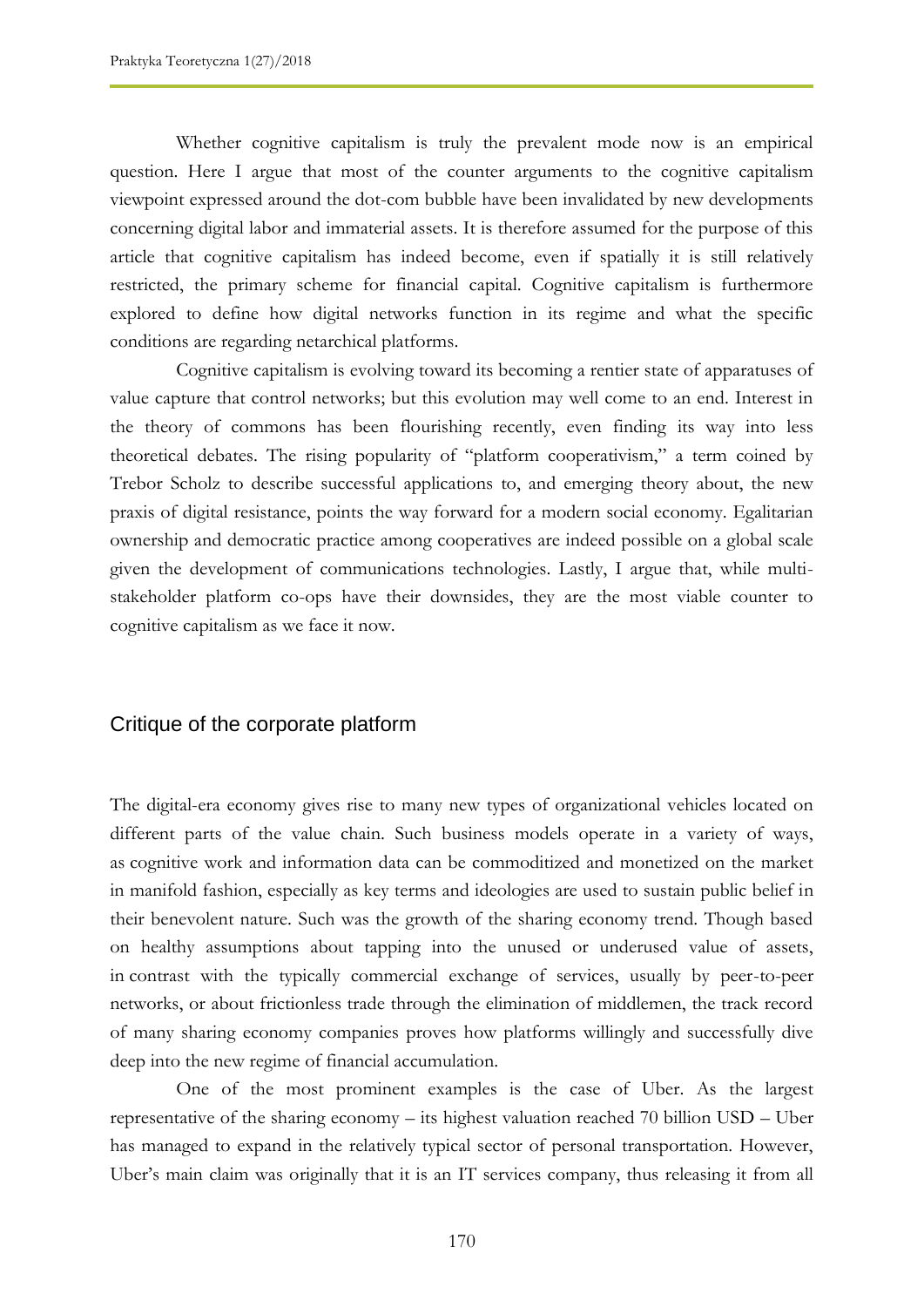regulatory responsibilities, ranging from workers' rights to antidiscrimination laws. In this way, Uber is a platform that determines prices, wages, deals with payments, reputation systems, and supply and demand distribution, and that operates outside existing regulations, purely on the claim of being a technological "disruption" (Zygmuntowski 2017). This status has enabled it to engage in unfettered operations, thus allowing Uber to capture the market and extract value while breaking competition rules and defeating any law-abiding business rivals.

Furthermore, it is far from the case that Uber reduces transaction costs to zero, something that sharing economy enthusiasts keep talking up. The company's margin keeps on increasing and is well above  $\frac{1}{4}$  of a single drive price. On some local markets, Uber retains the low price model, especially if contested by other firms, while on others it has started to use its strong position to extract value. A flexible pricing strategy known as *surge pricing<sup>1</sup>* is also used to quickly boost profits from users in disadvantaged situations like terrorist attacks or poor weather conditions. Such an approach is defined by the realities of capitalism and the pressure of big capital, as investors who have spent years burning cash for Uber need a safe return on their investment and place great pressure on the firm.

Another widely recognized sharing-economy company that is causing negative spillovers is Airbnb. Many European and American cities have taken steps against the enterprise, from imposing fines and inspections to a complete ban on short-term rentals. High profits gained by landlords thanks to tourists have largely contributed to the process of gentrification of entire neighborhoods and blocks of flats. Rent raising and the unnatural growth of house prices in cities highly attractive to tourists, such as Paris, Barcelona, or New York, has led to a spoiling of the real estate market and a slump in the supply of available housing, which has impacted negatively on the quality of life of local residents and businesses (Lee 206).

A great variety of arguments address the problem of work instability and low labor protection standards, a problem that became widespread with the adoption of gig economy platforms. With self-employment and on-demand flexibility undermining the distinction between work and free time, and zero-hour contracts and other forms of employment pushing responsibility onto the "contractor," such work arrangements have been denounced many times. Some of those complaints have been upheld in courts – examples include the notable cases built against Uber and Lyft. This devaluation of labor and

 $\overline{a}$ 

<sup>&</sup>lt;sup>1</sup> "During times of high demand for rides, fares may increase to make sure those who need a ride can get one […] When you're online, your app displays areas with high demand for rides in shades of red. The deeper the shade of red, the greater that area's demand […] Surge rates are charged as a multiplier of X.X. For example, a rider in a surging area may see and accept a surge multiplier of 1.3x or 2.1x. This surge multiplier applies to the base, time, and distance of the trip fare." Source: https://help.uber.com/h/e9375d5e-917b-4bc5-8142-23b89a440eec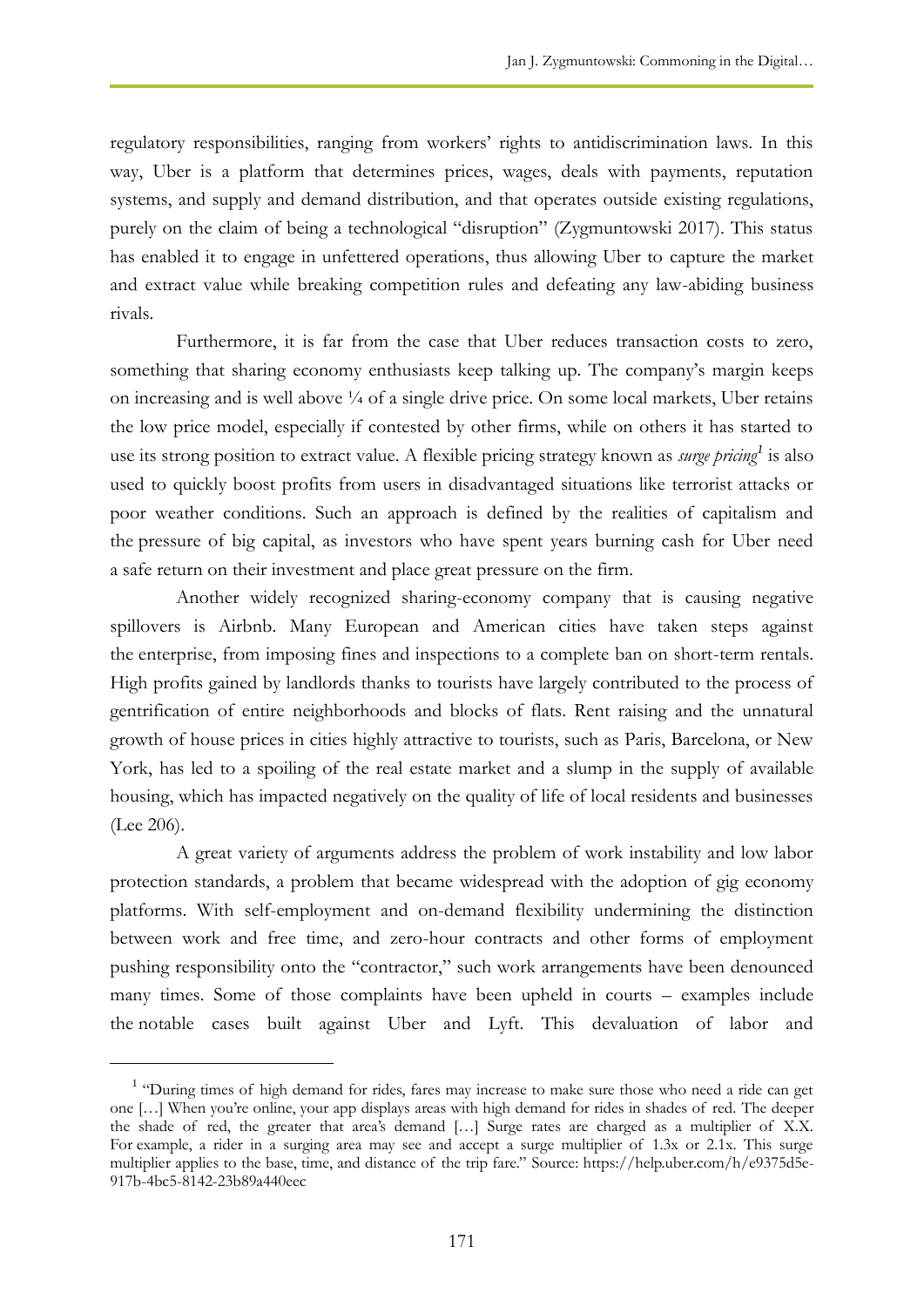the commodification of workers themselves has even been referred to as *Humans-as-a-Service* (Kowalik 2017).

The concern over unclear platform policies also raises questions. Due to the technological advancement of the platforms, the precise architecture of system operations, data analysis, and information gathering, together with their influence on the presented services and products, or market access, remain largely unknown. Most of these platforms, whether part of the sharing economy, social media, or search engines, restrict access to their internal functions or clear paths with open APIs (Application Programming Interface) only for their own professional products (like ad management) or for selected partners – a business strategy rather than an attempt to pioneer transparency.

Not knowing has its consequences. Big data analysis may reinforce stereotypes and negative profiling by identifying correlation as causation (Crawford, Schultz 2014). Patterns, though, are often the visible end results of multivariable complex systems, which the algorithm sees as simple equations if so coded. Platforms may use their mechanisms to discreetly favour some groups or change the parameters of the market to maximize profit, even if it counters user experience. Some cases of tech profiling show extreme dangers – e.g., the Value-Added Model used for many years to assess teachers in the US showed clear inconsistency and had no accountability, yet it served its role by creating a proof-like outcome to explain significant job losses (O'Neil 2016).

In other situations, sharing economy platforms were able to reduce negative profiling, but choose not to. This was the case with Airbnb and its evident discrimination of African Americans (Edelman, Luca, Svirsky 2017). The findings from Fiverr and TaskRabbit – online freelance marketplaces – also show evidence of bias. Perceived user gender and race are significantly correlated with worker evaluations, which may harm the employment opportunities afforded to the workers (Hannák et al. 2017).

Arbitrary decision-making and lack of transparency may result in users accepting the mechanisms manipulating supply and demand sides, even though they would never accept them on traditional, analogue markets or if given more governance choices. However, very often the platforms or algorithms used are proprietary brands, and so their internal construction is considered a trade secret. Users are presented with a "black box," with little or no possibility of understanding, appeal, or co-governing (Pasquale 2016).

The very same critique applies to other kinds of platforms that remain outside the sharing economy paradigm. Retail websites, marketplaces, and social media as digital infrastructure operate in the same way. Whether Facebook, Instagram, or Alibaba, the methods used by such companies are profit-oriented and strictly hierarchical, even though they became socialized and common through practice (Fuchs 2013).

172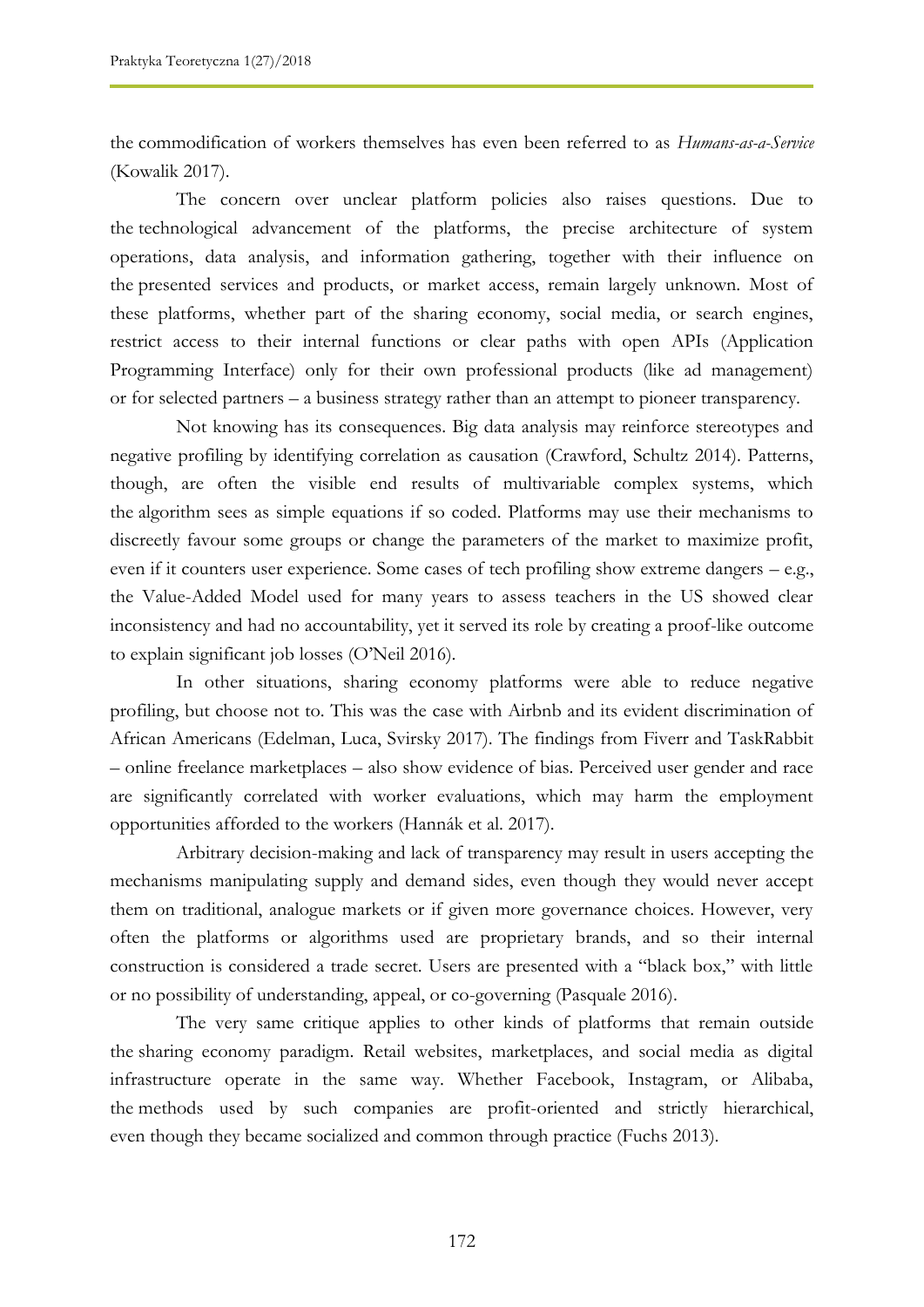Currently the observed growth of multi-sided platforms market is mainly being driven by positive network externalities, which are responsible for rising value if new users adopt the product (Katz, Shapiro 1985). It can be easily concluded that the optimal state is almost full concentration of the respective market, thus guaranteeing maximum supply and demand on all sides, and, as a consequence, more transactions and more data, which can fuel the further modeling of mechanisms and constant development of platform offers. Given such a situation, a company might consciously internalize negative network externalities, i.e., unwanted competition between supply providers, with specifically constructed algorithms, which diminishes the decrease in marginal positive network externalities growth (Li, Liu, Bandyopadhyay 2010).

Some academics believe that the possible negative consequences of strong market oligopolization will never occur, as low costs of change uphold competitive pressure on prices (Doligalski 2013). However, there is a scarcity of strong arguments supporting the idea that multihoming – the process of constant comparison and usage of different solutions – will hold. One of the most specific characteristics of multi-sided platforms is their close to zero marginal cost per user, combined with their very low cost of market entrance (as per se entrance, not market capture). The optimal growth strategy, then, is to take part simultaneously in a technological and network building race.

Such competition is most likely to finish with a monopoly or at least an oligopoly, in which the market is no longer homogenous, due to the technologies used and the networks, which constitute different social groups. As a result the cost of change is substantial. We might observe this phenomenon in the technological heterogeneity (and accordingly social and cultural), and thus the cost of change, between Apple and Microsoft products, or membership on Facebook and vKontakte. More than accurate is the oligopolistic competition model of Reinhard Selten, in which demand relies not only on current prices, but to a large extent on the inertia of demand from previous periods (Selten 1968). The network externalities of digital platforms are many times stronger than in traditional, analogue business models and resemble rather the problems of natural monopolies.

We should also recall that platform users not only pay in the form of accepted monetary currency, but they also bring other values – their time and data. Every moment spent watching advertisements, on content co-creation or on providing service feedback is in fact a new payment. Private data constitute the highest form of intellectual property value, which allows for further technological refinement and control over the platform market, and through it the social and economic dimensions of the world (Ezrachi 2016).

Through these means platforms become "network rentiers," as Rachel O'Dwyer calls them (O'Dwyer 2015). The problem with rentier capitalism, which has been debated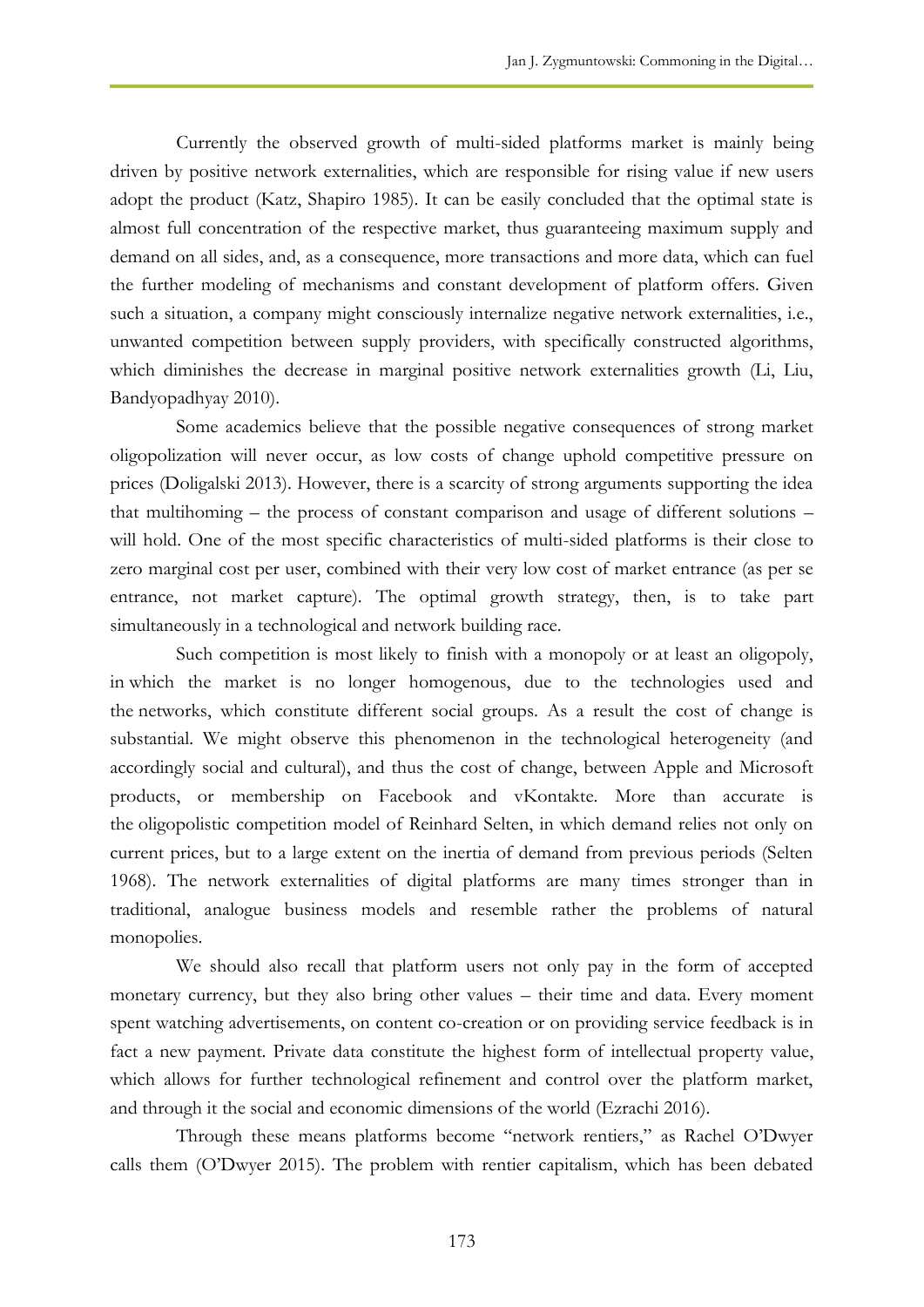since the classical economy of Adam Smith and analyzed in-depth by Marxist economists, returns in the form of platform infrastructure, which abuses its monopolistic position to charge fees (even if, for a period of time, it may subsidize consumption to gain a foothold in the market). In the end, this amounts to a new process of primitive accumulation through enclosing common, public spaces – this time in artificially created, digital space – as a repetition of the often brutal and chaotic transition from feudalism to capitalism. David Harvey argues that the accumulation process continues wherever dispossession from public spaces and privatization of the commons takes place (Harvey 2005). Another theory is proposed by Hardt and Negri, who propose the two terms formal subsumption, which describes capital's drawing pre-existing labor relations into itself while taking control over means of production and compelling worker to wage-labor, and real subsumption, which characterizes capital's transforming and embedding all relations to comply with the profit-motive (Hardt, Negri 2017). ICT can be observed to influence both, although here it is formal subsumption that serves to explain how capitalism can pave its way to gain control over new fictitious commodities.

It seems justified to state that platforms seem to be attempts to enter and monopolize areas traditionally stewarded not only by the market, but also considered to be common, public and municipal goods. Many of the well-noted spillovers of platforms, such as ousting public transport, profit transfers, pressure on worker's rights, urban development, and other public-provided services, have gained the interest of global financial capital, which is constantly seeking new tools for economic extraction and social impact.

It is therefore crucial to observe digital multi-sided platforms as a product, as a tool of a bigger system. One of the most investor-acclaimed traits of platforms is their asset light model. The digital business model is the final step in full value chain decomposition, in which the platform takes place as a "meta" layer of the economy, where all the other participants – clients, suppliers, producers, and analogue business partners – remain in the decision hierarchy but below the platform, even though they face most of the business responsibilities. Such observations have led Nick Srnicek to present a typology of platforms, which divides the landscape of the new infrastructure into five main categories:

- 1) advertizing platforms, which extract data from users, analyze it, and sell marketing services (e.g. Google, Facebook);
- 2) cloud platforms, which rent basic hardware and software to digital-dependent businesses (e.g. Amazon Web Services, Salesforce);
- 3) industrial platforms, which build internet-connected, smart manufacturing tools (e.g. GE, Siemens);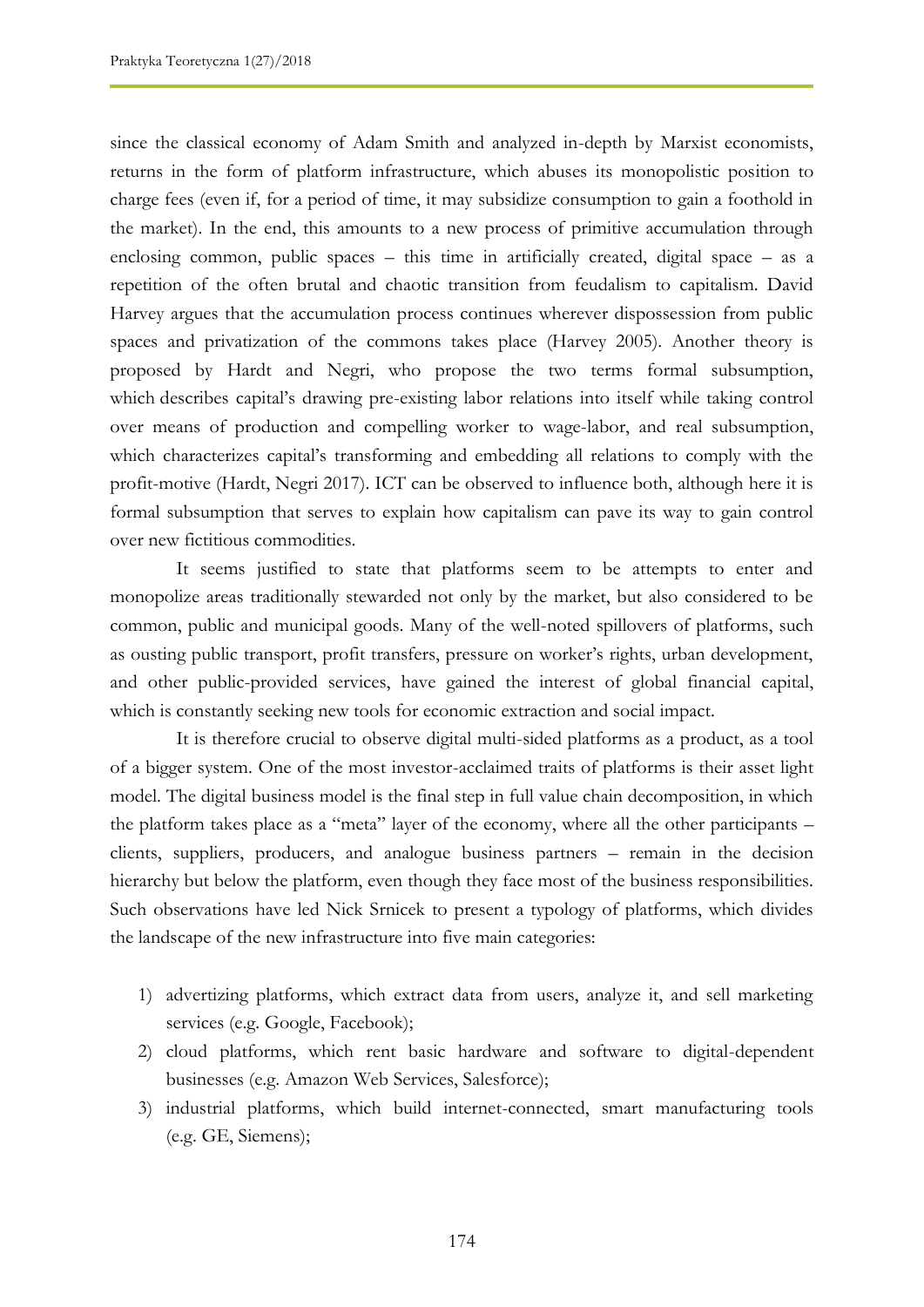- 4) product platforms, which capitalize on turning assets into stream of services, enabling rent collection (e.g. Rolls-Royce, Spotify);
- 5) lean platforms, which aims to reduce costs and liabilities to a minimum (e.g. Uber, Airbnb) (Srnicek 2016).

Out of the presented platform models, three of them – advertizing, cloud, and lean – take almost exclusively the form of digital platforms. Product platforms can be of different types, depending on the type of good that is "streamed" (which may range from digital books and audio to patented formulas or even the brand itself), while industrial platforms bridge physical hardware with digital networks. It should be thought of as not only the muchanticipated Internet of Things and Industry 4.0, but also the power that Google and Apple hold with everyday smartphone operating systems (iOS, Android) and the keys to that power.

Platforms have to a large extent become a vehicle for international, unrestrained capital, motivated solely by profit and fueled by a specific culture formed in Silicon Valley. For venture capital funds, the platform is the ultimate form of the logic claiming that business is merely a revenue stream. The fewer the assets and operational activities, the more stable and easy-to-control the profit flows are. Financial means, processed via the black box of platforms and groups dedicated to them, should exit on the other side as ROI (Return on Investment). Little wonder then that in 2016 American VC funds invested almost 60 bln USD in new projects, most of which were platforms and marketplaces (Langley, Leyshon 2016).

#### Production system of cognitive capitalism

A close assessment of new digital ventures reveals extractionary goals, which are central to the functioning of these ventures. The rising influence of corporate digital platform companies largely contributes to the dismantling of social sustainability, welfare, and longterm maintenance. But in no way is their rise a sign of deviation from the proper workings of the market system – they are signs of the developmental continuity of capitalism itself.

The aim of this section is to provide theoretical underpinnings to the empirical problems found in the system comprised of corporate platforms. The literature on cognitive and netarchical capitalism provides conflicting models for understanding the modern economy, yet their synthesis brings some conclusions that are of extremely high relevance if any countermeasures to capitalism are to be proposed.

The socio-economic organization of production systems has been dynamically changing since the Taylorist model proved inadequate to new challenges. The increase and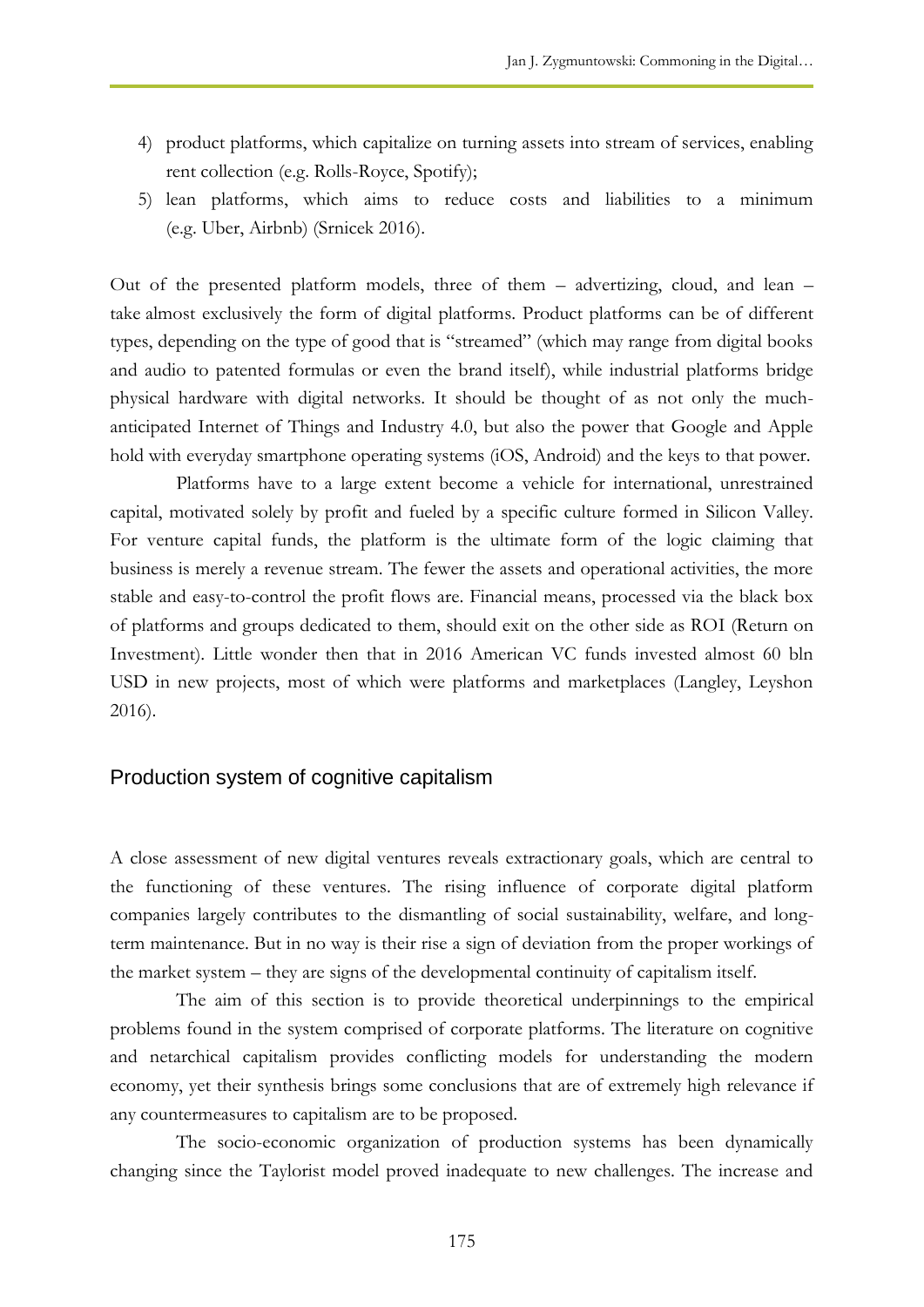widespread adoption of the new ICT technologies has impacted the industrial paradigm, allowing for a transition into the postindustrial information age (Hutchinson 2008). The observed process is marked by a continually diminishing manual labor component in the economy organized around the production of physical goods, and a corresponding increase in the value and scope of a knowledge, information-based labor component that is organized around the provision of services. The postindustrial paradigm perceives knowledge as the most valuable factor in terms of productivity.

Numerous authors have argued with the "knowledge-based economy" hypothesis, the so-called "death of distance," and other postindustrial concepts that are so often eagerly used by business managers and analysts seeking to take advantage from participation in the reproduction of social relations and thus generate profit. The four main strands of the critique rely on the following arguments: that the Western perspective of high valueadded activities and robust capital intensity should not obscure the outsourced low-skill jobs and "traditional" capitalism operating in the rest of the world; that the great shift in capitalism leaves rather unremarkable signs on productivity factors; that worker mobility and connectedness on a global level is far from the proposed global, virtual workforce; and, finally, that the digital and networked Internet is embedded in capitalism and so only further extends its dynamics in all the spheres it touches (Huws 1999, Fisher 2010).

Whether that critique will continue to be valid is unclear, although some of the points made at the time of the dot-com bubble may now be defunct. Indeed, the global division of labor pushed manufacturing far from the line of sight of Western academia, yet the introduction of personal smartphones and further Internet expansion – from 5% global user penetration in 1999 to 48% in 2017, and as much as 70.6% for young people (ITU 2017) – as well as the popular use of digital platforms, software, and codified knowledge in all types of business in every sector prove that manufacturing and even low value-added services as well are undergoing a critical change. Globalization is truly allowing the workforce to become worldwide, to the extent that the Global South is being forcibly drawn into digital workspaces, an example being the World Bank's program "m2work," which plugs hundreds of Palestinians in Gaza into the Amazon Mechanical Turk cognitive labor platform. It is crucial to understand the spatial limitations of capitalism, which has its own geographic dynamics. One might even argue that industrial capitalism took much longer to reach the edges of colonial agricultural powerhouses than cognitive capitalism has.

Finally, the debate as to whether ICT is just another technology embedded in existing capitalist social relations and its organization of production; or whether it marks a critical shift that changes the nature of the system, may miss the point. No technology is exogenous, although its deployment may entirely change the nature of a previous mode of production, which is what Hardt and Negri's real subsumption describes for the case of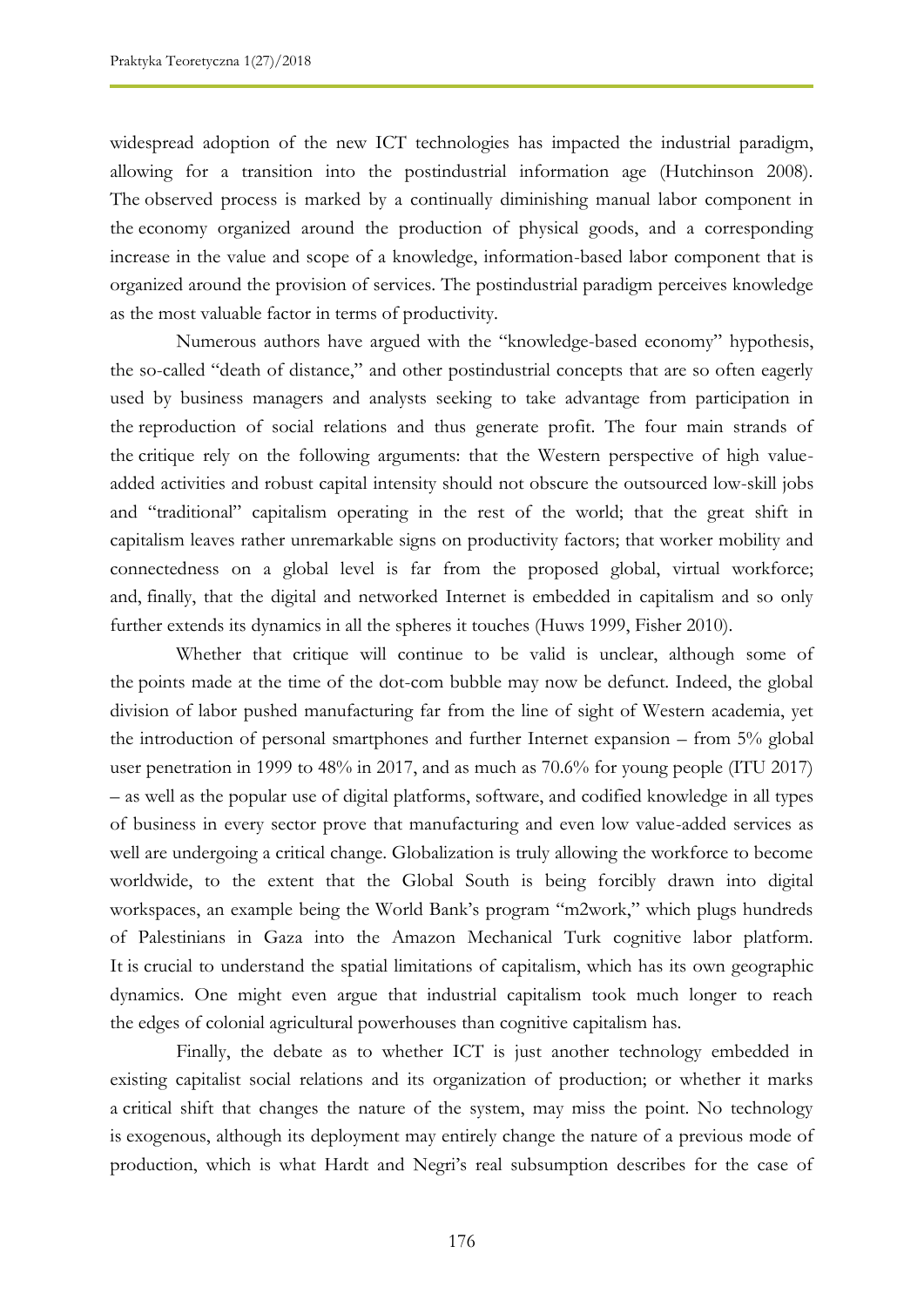capitalist production (Hardt, Negri 2017). It seems indisputable that the famed "disruption" refers exactly to the process of creative, almost Schumpeterian destruction of previous modes of organizing the value chain and labor, just as we saw with electricity in the second industrial revolution. For those reasons, a sound theory of digital, cognitive, and netarchical capitalism is more relevant now than back when first hypotheses were formed, sometimes in a visionary, ahead-of-the-time manner.

The dynamic growth of new services and knowledge-based markets, born by the absorption of different artistic and creative activities as new types of wage labor, has met with attempts at definition and classification within the wider body of economic literature. Marxist Autonomists have proposed the term of "immaterial labor" to define how affective and cognitive states of humans are captured and monetized under the capitalist regime (Lazzarato, Negri 1991; Brouillette 2009). Current works on regimes of accumulation, and systems and models of production, which have transformed from Fordist and Taylorist times to our postindustrial era, have coined the phrase "cognitive capitalism" to mark the third stage of the capitalist system (Vercellone 2007).

Cognitive capitalism departs from neoclassical theories of the "knowledge-based economy," which support endogenous growth models, as well as from purely socio-technical analyses of civilizational development. The process of capital accumulation requires having control over and support for the transition from tacit to codified knowledge in order to commoditize it and extract possible value. Knowledge is useful insofar it produces a return on investments. However, cognitive capitalism draws on pre-existing conditions of knowledge production (Fumagalli, Lucarelli 2007). Mikołaj Ratajczak describes the following paradox:

Social antagonisms, such as the protest against privatizing the sectors necessary to produce "silent knowledge" (the institution of education), the codification of some knowledge types (DNA, personal data, etc.) and the imposition of proprietary relations on newer and newer forms of codified knowledge, arise against this backdrop. The production of social knowledge requires not only unrestrained access to codified knowledge, but also to the most basic resources of cognitive labor – attention and time. The battle for those resources introduces a new type of antagonism: ways of measuring cognitive labor differ substantially from ways of measuring industrial labor. Social conflicts are born therefore both as a result of access restriction to codified knowledge (by intellectual property laws) and of attention resources (which are restricted by the costs of social reproduction) (Ratajczak 2015).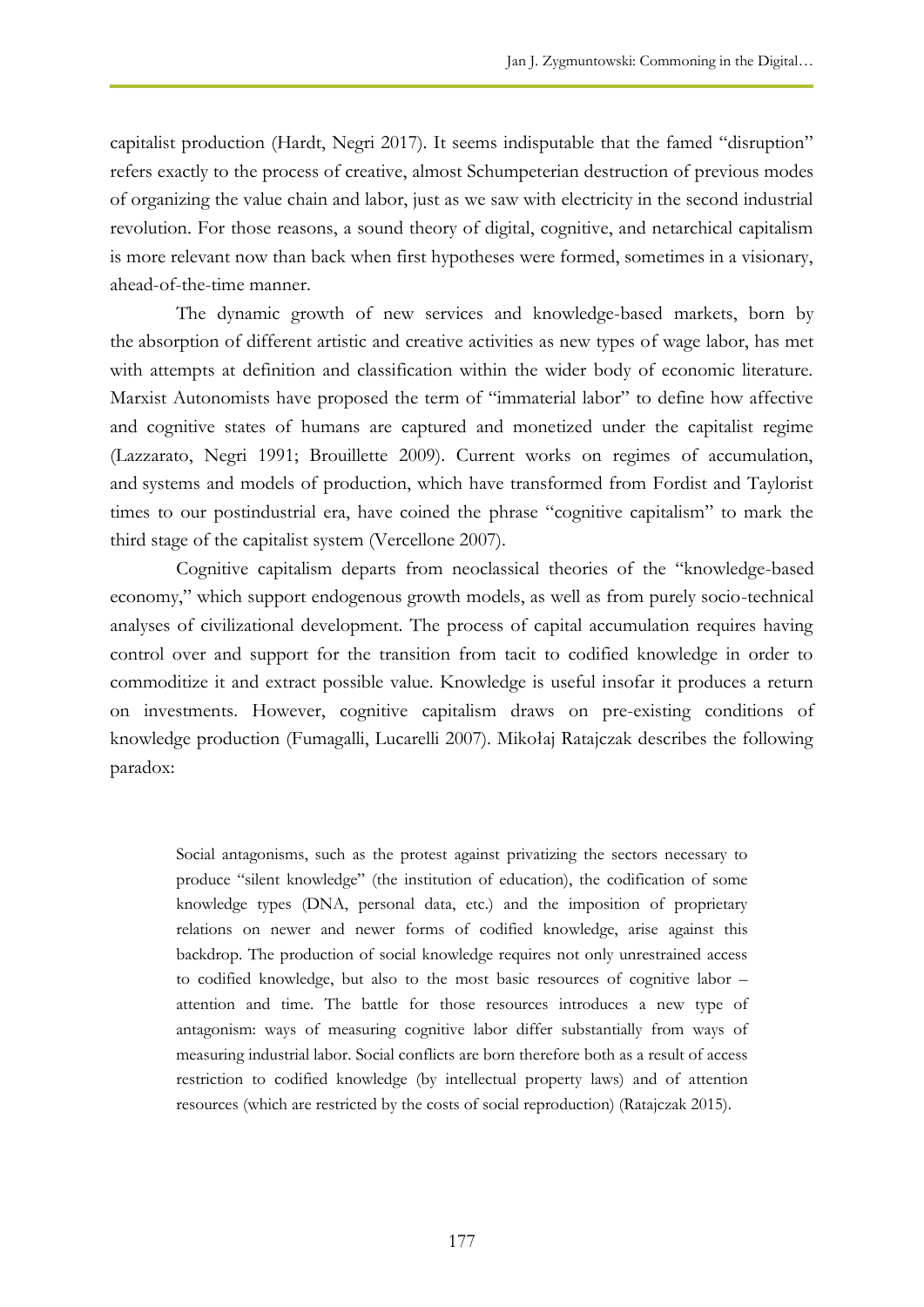The rise of new production models should be seen as a development of not only new possibilities for growth and freedom, but new methods of exploitation and capital accumulation as well (Vercellone 2007). Although emerging from welfare state and social policies aimed at easing the burden of industrial capitalism, cognitive capitalism undermines those very social relations. The prerequisites of this new form of accumulation are high R&D investments, and strong social and human capital. Private enterprises have come to benefit from the activities of the general intellect, while avoiding most of its related costs.

In the search for perfect investment opportunities, global financial capital now desists from directly investing in production processes, instead opting for the creation of apparatuses of value capture (Ratajczak 2015). It is no longer satisfactory to invest in production that generates income higher than costs. Under cognitive capitalism, the greatest return is not on wages and the means of production, but on vehicles that capture and extract value resulting from knowledge and information networks built on social reproduction. Extracted value is then rarely invested in production, so that the domination of accumulation typical of the regime of cognitive capitalism over the more stable, industrial, and analogue regimes is reinforced. This rent-seeking activity is limited not only to financial power, but occurs in governance and decision-making as well.

An important observation is that cognitive capitalism does not undermine the labor theory of value approach. Value creation and value extraction/capture are complementary processes, as the former describes the workers' side of the economy (no new value can be created without labor), whereas the latter depicts the ways in which capital obtains profit with new mechanisms. Intellectual property allows for the extraction of value through creative labor. There is nothing surprising other than that working conditions may still continue to deteriorate or that employment defiantly exists; cognitive capitalism focuses attention on new means of profit extraction, which turn from the ownership of physical capital to immaterial assets. At the same time, it describes the increasing exchange- and use-value of intellectual labor in the digital environment.

However, cognitive capitalism is not uniform, just as industrial production has its own value chains with some businesses operating in positions of stronger or weaker bargaining power concerning profits. Assessing the power of digital platforms, we might observe that what dominates in the new regime is network infrastructure, even though global companies founded on intellectual property laws (patents, unique software, etc.) have burgeoned in recent decades. That observation is consistent with other theories describing the current system of production. McKenzie Wark introduced the so-called vectoral thesis in *A Hacker Manifesto*, in which he claims that through the capture of attention and affection, the dominating vectoral class holds all the vectors of information (Wark 2004). Control over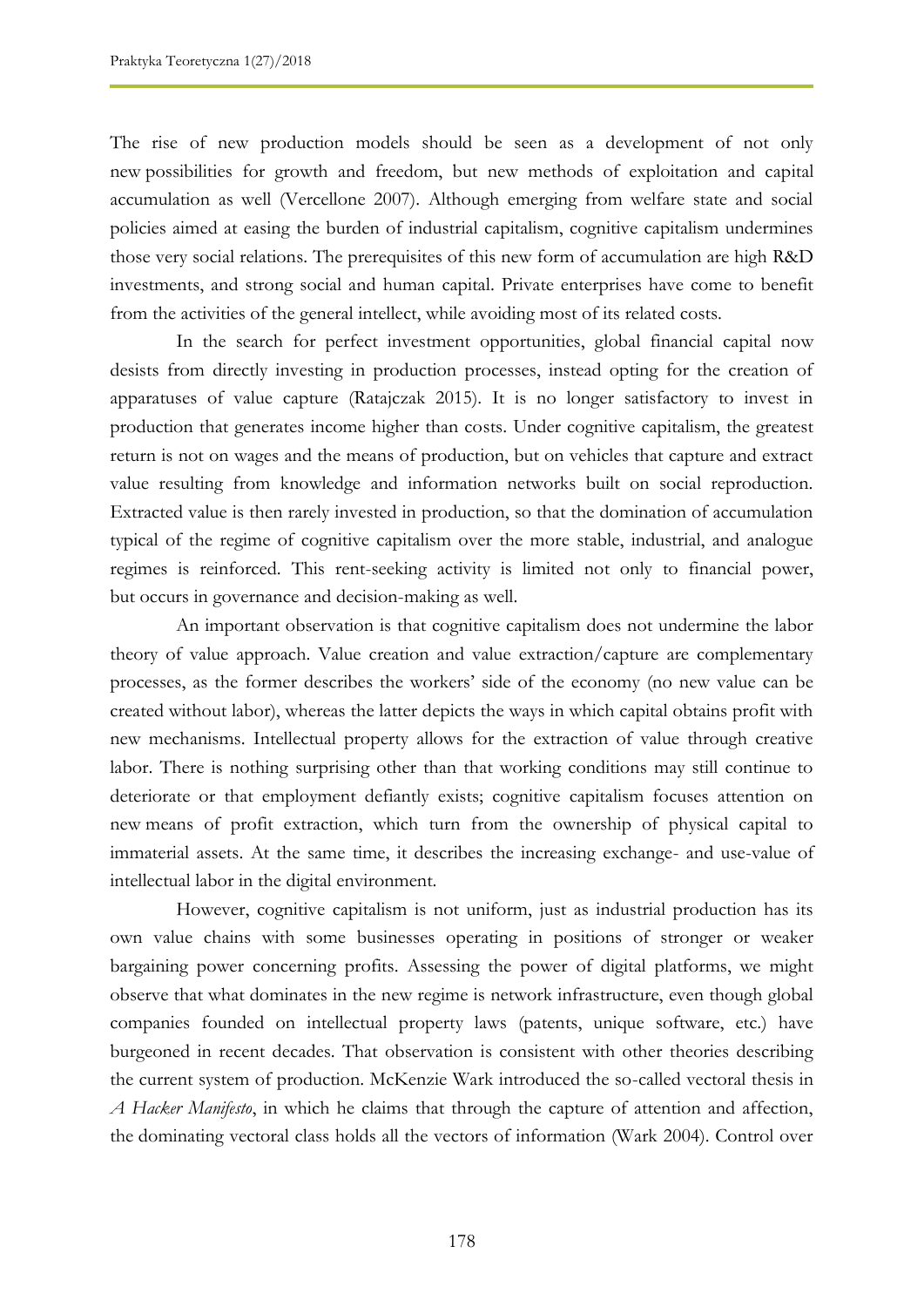the means of communication, media, and platforms then makes it possible to reproduce the value of possessed intellectual assets, such as patents and brands.

But among the vectoralists, a booming sub-class exists that is even more powerful in terms of the magnitude and stability of their dominance. Michel Bauwens has proposed an alternative theory of netarchical capitalism, according to which the emerging class is constituted more by enablers and controllers of peer-to-peer, crowd-based, participatory, and co-creative networks (Kostakis, Bauwens 2014). Bauwens separates netarchists from all other cognitive capitalist agents, claiming that the peer-to-peer trait is more profound than vectoral control over information distribution or general knowledge assets capture. As he explains:

Compared to the cognitive capitalists and vectoralists, who respectively monopolize knowledge assets and information vectors, netarchists need neither one nor the other. Thus they do not necessarily side with the forces trying to rig computers with digital rights management restrictions, nor with the forces putting young people who share music in jail.

What Bauwens stresses here is that netarchists are immune to one of the two antagonisms that constitute cognitive capitalism. They still are subject to the social reproduction and attention limitations, yet they are not restrained with the need to produce knowledge assets protected by intellectual property laws. This leverage is enough to define their special status. The netarchical class resides on top of the new regime of accumulation, positioning itself at critical network nodes and acting as liquidity brokers in this, the data-driven era.

Netarchists and their platforms have been long seen as advocates of freedom and open access, though in fact this applies only to the freedom of passing through their domain, not to the exercise of its governance. As netarchists can never have full legal or economic certainty that their specific platform will remain popular and widely used in the future, they have to keep their users constantly engaged and feeling appreciated. This is the precise foundation of the co-creation and participatory model that many of those companies embrace, especially in the social media sector. An affective bond is a prerequisite of trust, much needed when profit-oriented strategies come into play.

Those theories should be seen as complementary rather than opposing. Certainly, cognitive capitalism, understood as a financial mode of production that creates tools of value capture and thus reinstates rents over information flows, is the most comprehensive theory for explaining not only the rise of digital platforms, but also the preceding shift from industrial labor to services and cognitive labor. Vectoralists herald the idea that intellectual assets are only as strong as the means of spreading them through key system nodes.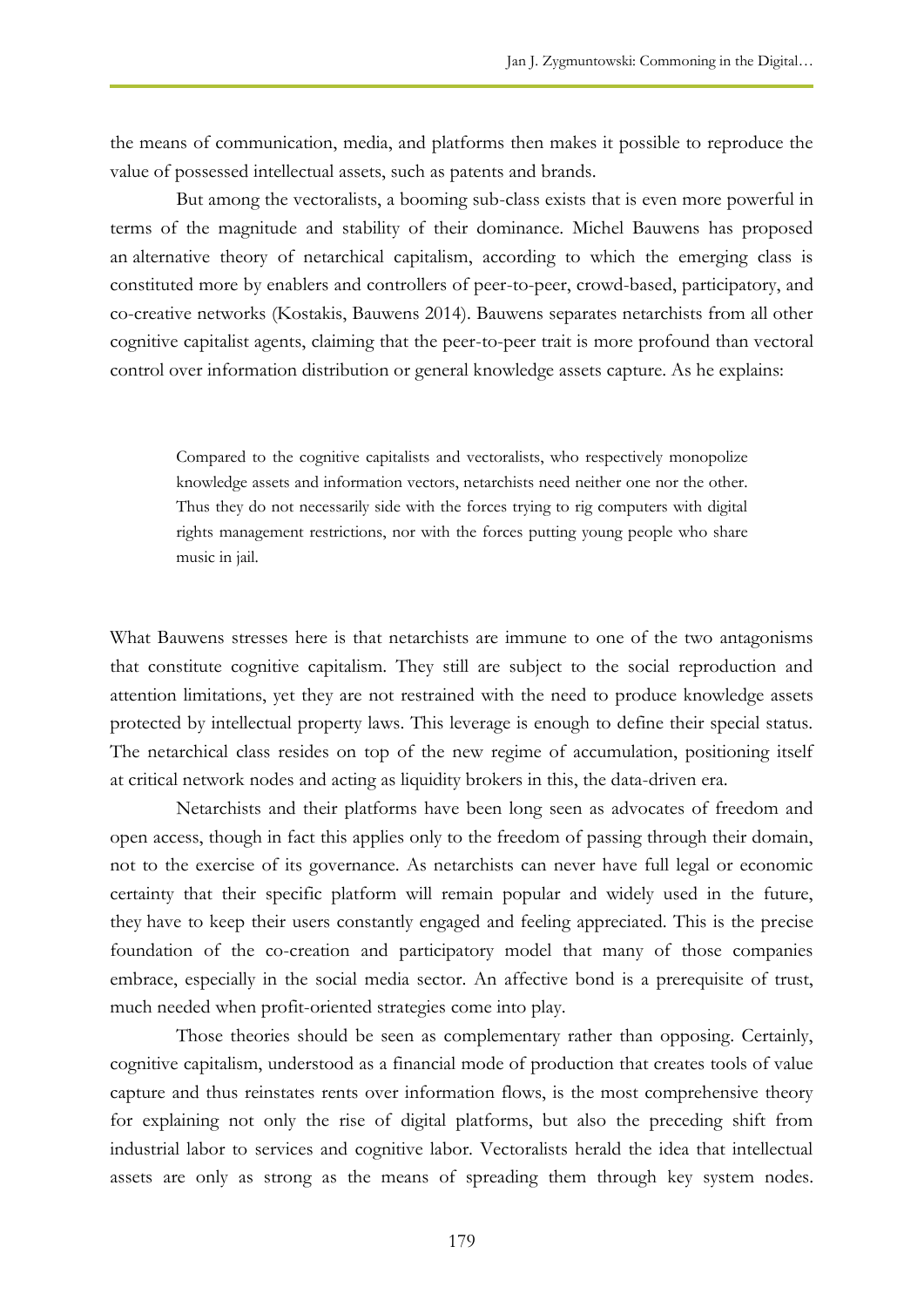In the end, the netarchical class is formed of a body of competing cognitive business models, which all aim to position themselves on top of the new, data-driven value chains. Multi-sided platforms do exactly that by controlling the information flows and networking possibilities between agents – whether they are freelance workers, industry production suppliers, or individuals exercising their spare time. All the new types of codified knowledge and collective value that are created as a result of network interactions can then be extracted in the form of pure rent by the platform owners as the sole governors of the node.

The dominant cognitive capitalist class and the digital infrastructure it operates can extract rent only if hackers, understood as programmers, creatives, and knowledge workers, create new apparatuses. As long as the social reproduction antagonism remains quite stable – the labor market functions, industrial production continues, innovation and knowledge can be accessed, social or political unrest is below levels that would tear institutions apart – the key to dismantling cognitive capitalism lies in the hands of the hacker class. Just as new technologies allow for the creation of new apparatuses of value capture, so too may they be used for the purpose of shared, egalitarian governance, and a sustainable business ethics.

#### The case for platform cooperativism

The most recent evolution of cognitive capitalism sets the stage for a new type of conflict, one just as globalized as the basic premises of netarchical power. According to the theory of the dialectical double movement developed by Karl Polanyi, every process of commodification and marketization – insofar as it aims to dis-embed the economy from society and thus subordinate social relations to the market – is closely followed by a countermovement that seeks to protect the most marginalized groups and re-embed the economy (Polanyi 1944). This is the historical condition that has again arrived, as cognitive capitalism has reached its peak in the form of digital platforms and netarchical power.

However, new apparatuses of value capture are, in startup jargon, born global. Even though some resistance efforts on the part of unionized workers and cautious state administrations are undertaken locally, the solutions that prove themselves useful will need to be just as global as the most successful platforms – and this will mean utilizing network effects and driving innovation to stay on top of corporate-backed disruption. Platform cooperatives can be therefore seen as an attempt to present a full-fledged alternative that leads to mass emancipation (Mikołajewska-Zając, Rodak 2016).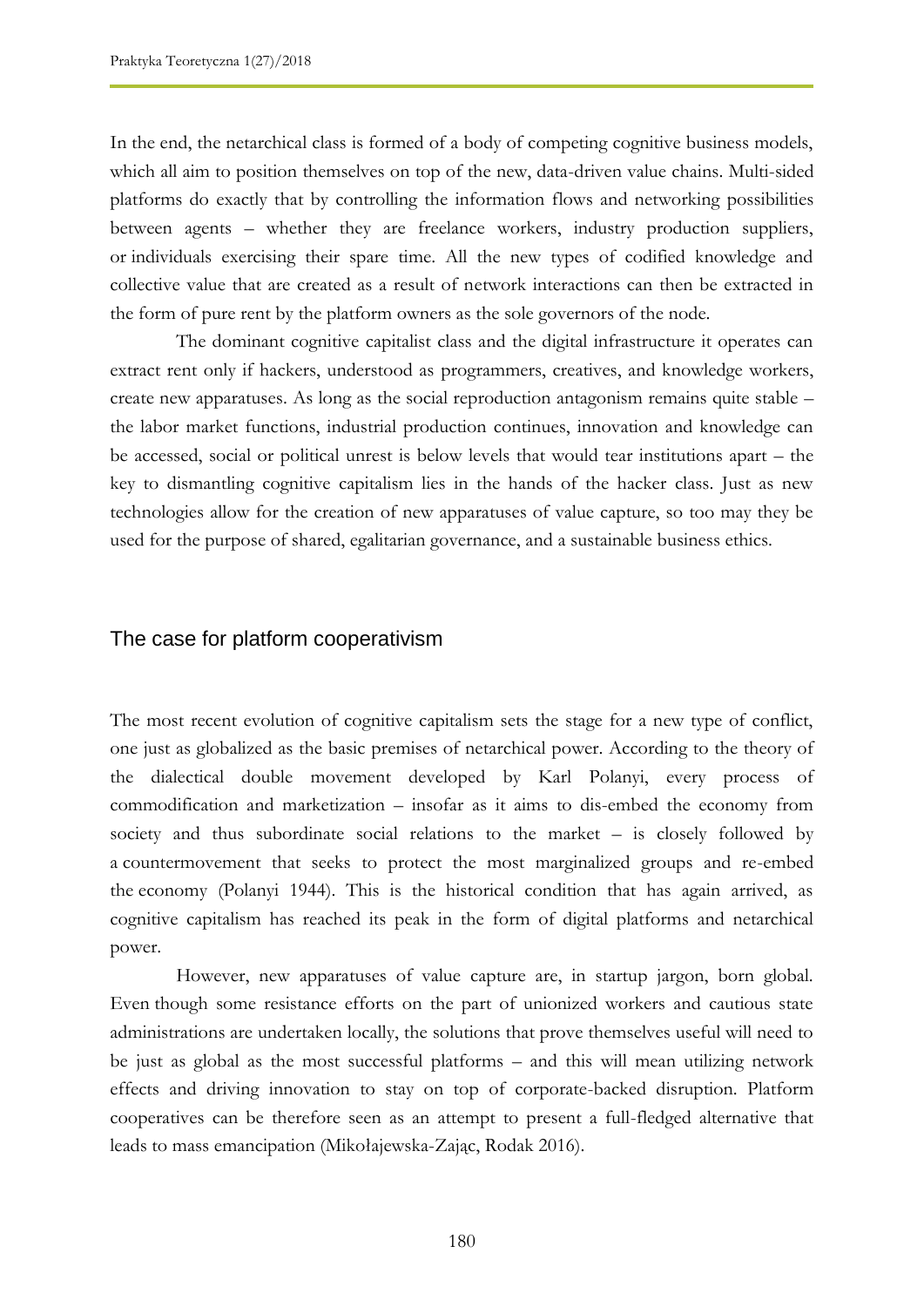Platform cooperativism as a modern form of organic social struggle has been envisioned for some time. Various sources put forward a praxis of resistance through proprietary technology, one owned by the workers' themselves. It was the leading voice of Trebor Scholz of the New School for Social Research who coined the term "platform cooperativism." His widely cited, online article "Platform Cooperativism vs the Sharing Economy" has redefined the problem of the sharing economy and platform capitalism in general by offering a clear choice of return to the roots of collective organizing, while simultaneously fully embracing new technologies (Scholz 2014).

Scholz argues that the free participation of equal partners engaged in the production of common resources (in Bauwens' understanding), or networked peer production as a collective action carried out for distributed, non-market mechanism (in Benkler's understanding), can benefit from the traditions of cooperatives. The oft-cited example of Spanish Mondragon proves that cooperatives are not limited to some sectors only; their model displays high competitiveness and long-term sustainability as well, even when confronted with competition on purely market terms. The solidarity economy has proven in the past, and is continuing to do so in many places in the world, that a different model for organizing labor exists and that it is a viable alternative to corporate hierarchy.

The core premise of platform cooperativism, then, is to clone the "technological heart" of the new, digital platforms – social media, sharing economy, freelance websites, retail marketplaces and other types – while redesigning algorithms and the ownership structure so that they become transparent, democratic, and revenue-redistributive in their nature. Scholz believes that such platform co-ops are the panacea to the malaise of late cognitive capitalism:

Worker-owned cooperatives can offer an alternative model of social organization to address financial instability. They will need to be collectively owned, democratically controlled businesses, with a mission to anchor jobs, offer health insurance and pension funds, and a degree of dignity (Scholz 2014).

There is no single blueprint for the ideal platform co-op. Each attempt can be assessed by how far it departs from the extractive and dominance-ridden model. In order to understand what the endpoint is – the utopian goal that digital solidarity economy should strive for  $$ the key values should be identified.

According to Michel Bauwens, these aspects are three: sustainability, openness and solidarity (Bauwens 2016). The co-creation of the commons should be overseen by open, participatory governance models that include all stakeholders. Long-term sustainability –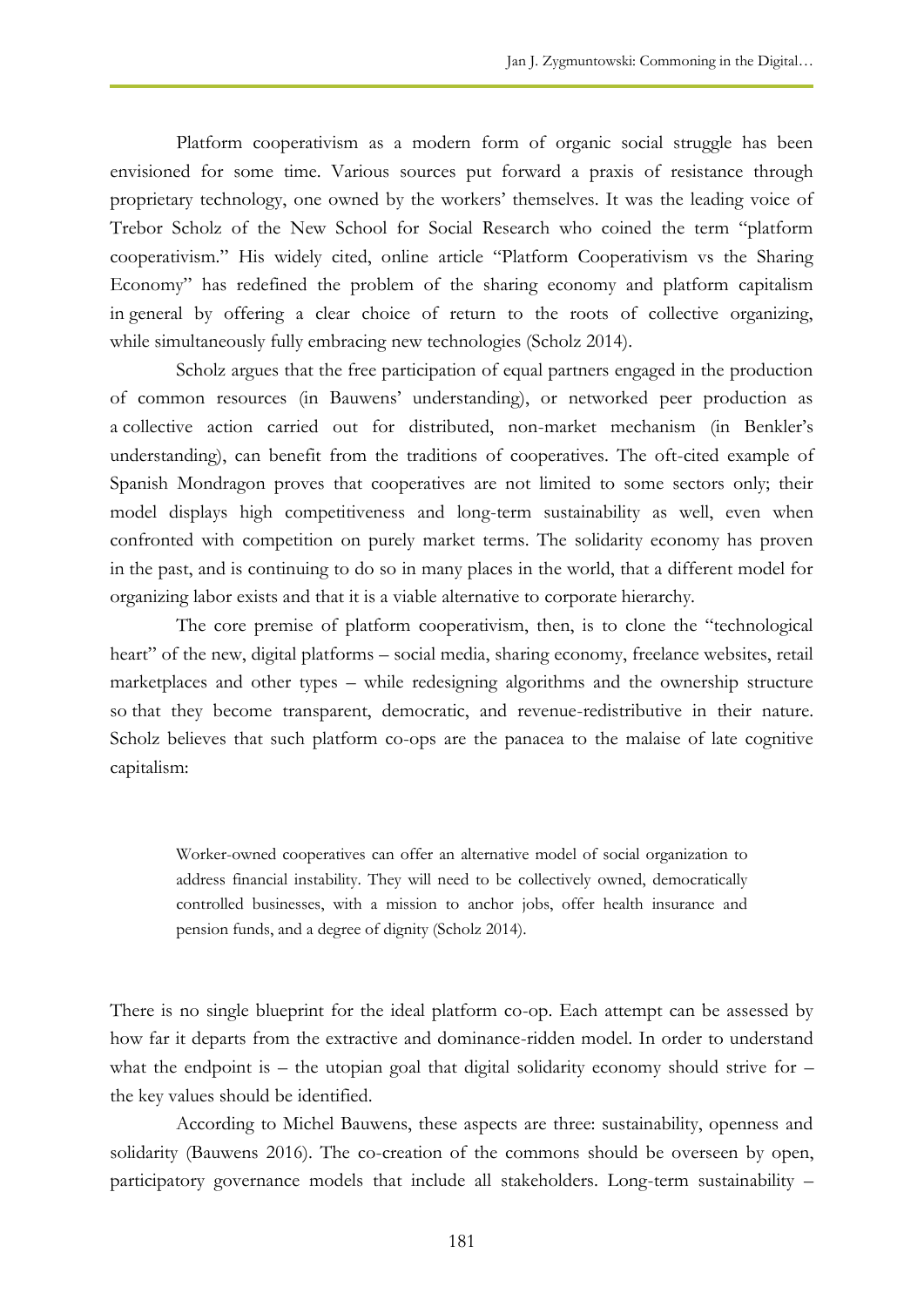$\overline{a}$ 

both internal, that is, arising from an equal distribution of power and remuneration, and external, that is, in relation with the environment – could also distinguish platform co-ops as being more resistant and rooted in their respective communities, in stark contrast to the disruptive, yet often short-lived conquest of cognitive and netarchical attempts to install new tools of value capture. Finally, even though many platform cooperatives produce and exist locally, their mechanisms should be open to upscaling (platform as a Creative Commons, as it were) and globally networked with other, similar pockets of resistance against cognitive capitalism.

There are a couple of different approaches to platform cooperativism the diverge on the issue of who exactly should be in control. Although it is widely agreed that workers themselves should participate to the fullest extent, the question is whether other stakeholders, including potential capital investors, governments, or for-profit backers should have equivalent governance rights. Some platforms may operate in a strictly non-profit manner to provide basic services to the community, yet legally function as municipal, publicly owned companies. Scholz introduces a typology of platform cooperatives, according to which different platform co-ops are distinguished by their specific ownership models:

- 1) cooperatively owned, online labor brokerages and market places, which belong to their workers, freelancers, or online shop owners, of which Loconomics freelancer co-op and Fairmondo decentralized e-commerce platform are highly successful examples;
- 2) city-owned platform cooperatives, which might be based on municipal utilities providers or used to pool local resources, such as rental spaces or shared transportation – there the Sharing Cities Alliance initiatives have paved the way for new urban co-ops to emerge;
- 3) producer-owned<sup>2</sup> platforms, which cater to the specific needs of groups that are both "produsers" and consumers of the content, such as music streaming platform Resonate, or artist-owned Stocksy for stock photography, both of which utilize mechanisms combining the dual nature of their userbase;
- 4) union-backed labor platforms, which build on the organizing power, resources, and know-how of occupational unions. The US taxi sector provides us with many local examples proving that unions are capable of launching technological offensives as well (Scholz 2016).

<sup>&</sup>lt;sup>2</sup> "Produser" is a portmanteau phrase combining "producer" and "user" to denote the two groups overlapping.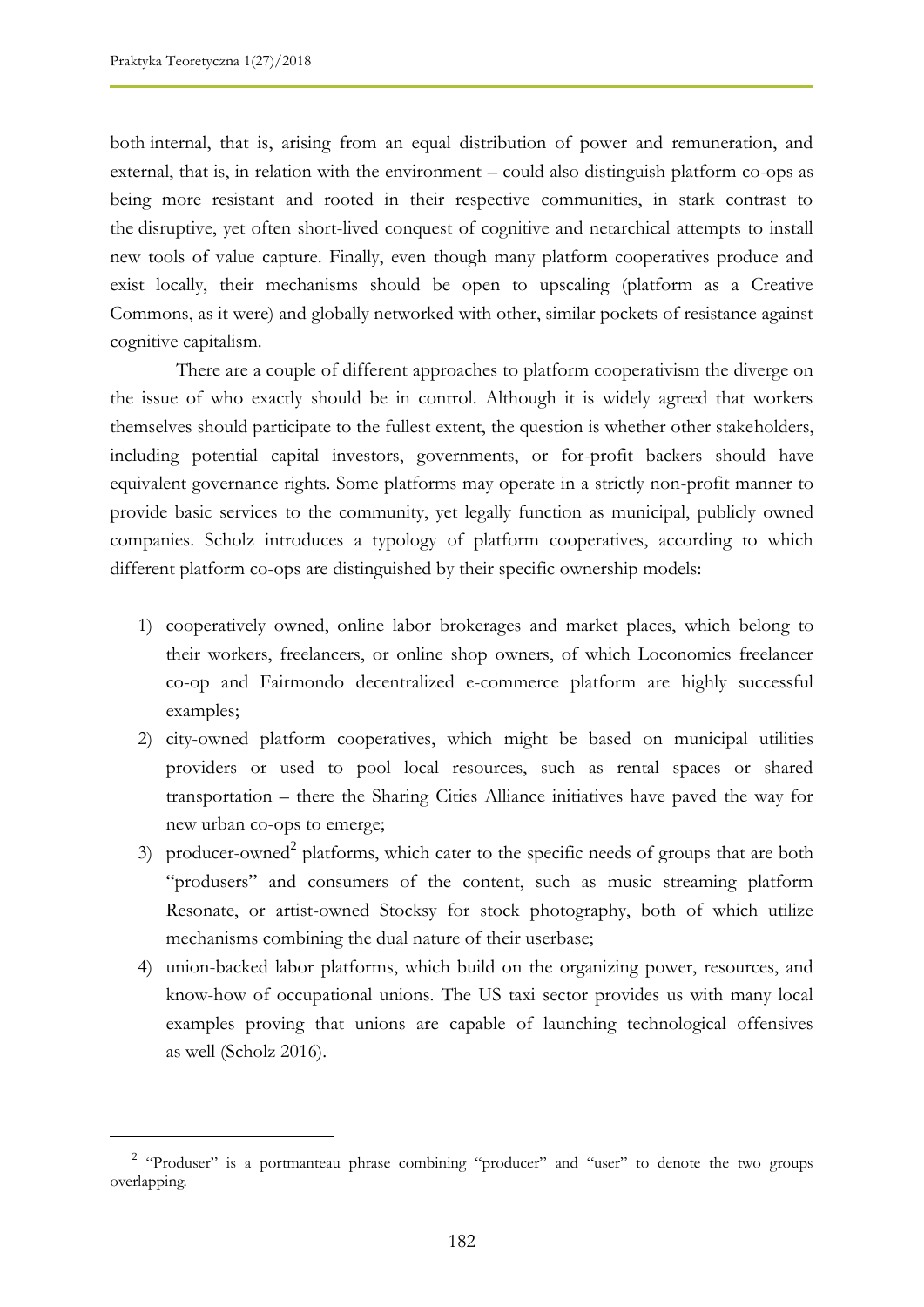Platform co-ops are emerging as the great new chapter of the old collective organization and egalitarian ownership story, since they are able to address issues of democratic governance, equitable income distribution, sustainability, and transparency. The technologies they are built on can indeed be cloned from the corporate platforms built on the premises of cognitive capitalism or netarchist rent-seeking at the network nodes. Most economists agree that worker cooperatives are in general more efficient than shareholder corporations, especially if the diversity of contributions across workers is low, external competitive pressure diminishes, and investments stagnate, something that is often due to low labor costs as well. The taxi sector might be a prime example – as the provision of car rides is rather uniform and competition is restricted by pure logistics, each local market is contestable once a platform co-op obtains the proper digital technology and funding to get traction.

Not all platforms are born equal, however. Which ownership and decision-making model is optimal for a given platform co-op? How are we to mitigate all the downsides of corporate platforms and not only envision but actually build a better working world with digital commons that are globally scalable while retaining their beneficial nature? How are we even to get real people, embedded in the current system, on the side of platform cooperatives?

#### Next steps for the development of a viable alternative

The challenge of facing cognitive capitalism and its newest form of netarchical platforms is not only a problem of mobilizing people around some technological tools. It is about redesigning them so that they offer realistically better working conditions, better user experience, and so that they value engagement in governance processes. It is essential, therefore, to focus on assessing the different models from a systemic perspective, on developing platforms as ecosystems of mechanisms, on algorithms, and on rules that uphold all the values cherished by cooperatives.

Building on Juliet Schor's observations that many idealistic, yet abstract projects lack clear value proposition that would attract larger communities, Trebor Scholz has proposed ten principles for platform co-ops when addressing the major problems in the cognitive capitalism regime of accumulation. Those ten principles of the early platform cooperativism debate are: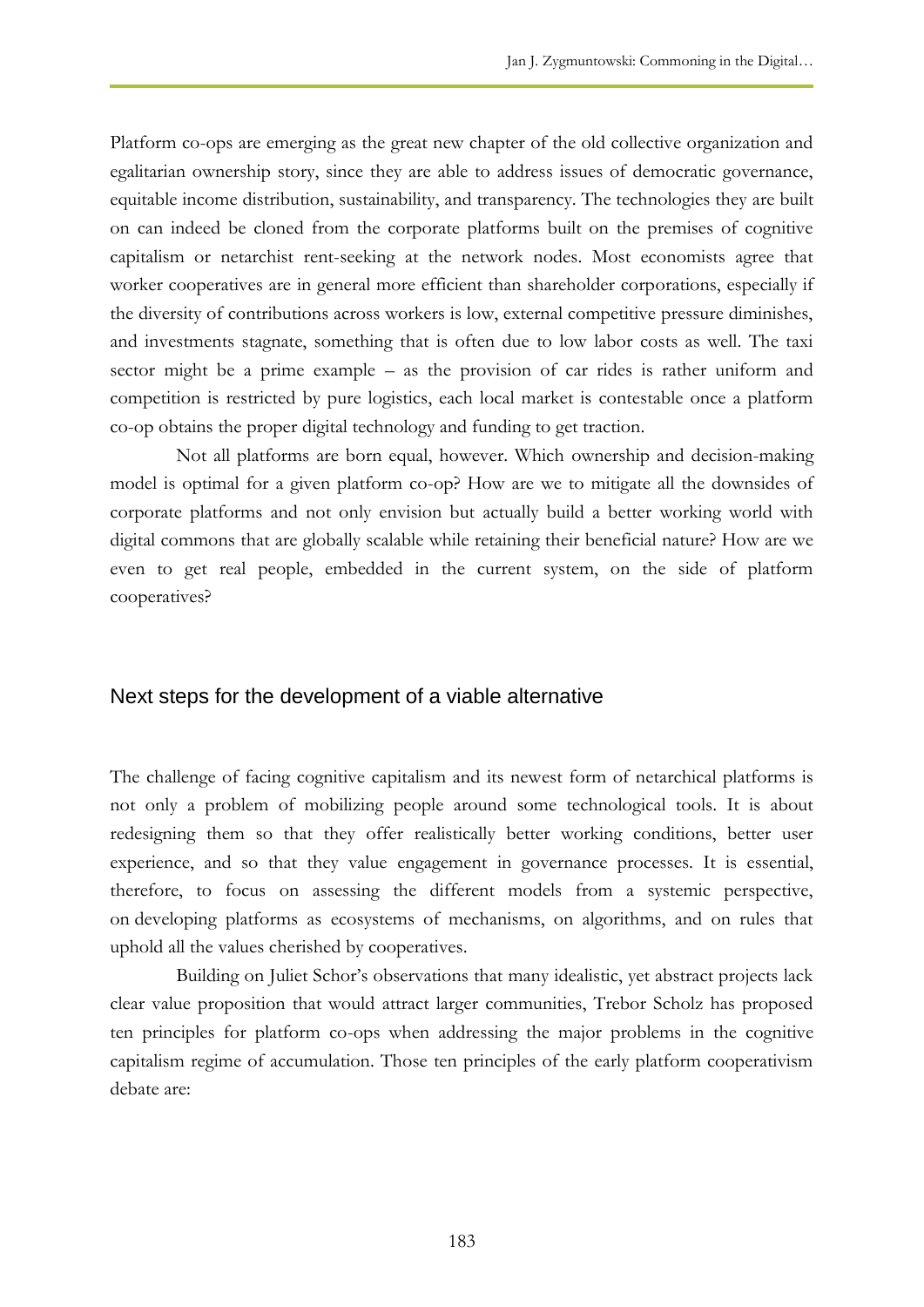- 1) ownership;
- 2) decent pay and income security;
- 3) transparency and data portability;
- 4) appreciation and acknowledgment;
- 5) co-determined work;
- 6) a protective legal framework;
- 7) portable worker protections and benefits;
- 8) protection against arbitrary behavior;
- 9) the rejection of excessive workplace surveillance;
- 10) and the right to log off (Scholz 2016).

Marina Gorbis of the Institute for the Future argues for a different set of rules, some of which overlap with Scholz's, whilst including others identified in the process of conducting research on gig economy workers. Her set of rules are based on her subjective experiences, yet show how Scholz's list omits some significant aspects:

- 1) earnings maximization;
- 2) stability and predictability;
- 3) transparency both on the algorithmic and data levels;
- 4) the portability of products and reputations;
- 5) upskilling meaning acquiring new skills and creating pathways for advancement;
- 6) social connectedness overcoming the barrier of atomized, individual work;
- 7) bias elimination;
- 8) and feedback mechanisms (Gorbis 2017).

It is clear that what the workers themselves are expressing here are need for creating communities and connecting outside strictly job-related communications. This sense of cohesion also fosters labor rights advocacy. Another notable feature is upskilling, which proves that lifelong learning is not only a slogan of cognitive capitalism-era slogan, but for many people is desirable as a way to develop careers and improve living standards.

Discussing bias elimination is especially problematic if an attempt is made to confront the reality of today's platforms. Juliet Schor's studies of platforms that are volunteer-run and have features of cooperatives have led to quite disturbing findings. Status-seeking, less visible, subtle forms of social-exclusion, and other non-egalitarian behaviors have persisted in them, while gender, racial, and class inequalities are highly pervasive, if not threatening to their very viability (Schor 2017). High cultural capital was often a prerequisite of even finding and joining such a platform. Thus, an awareness of social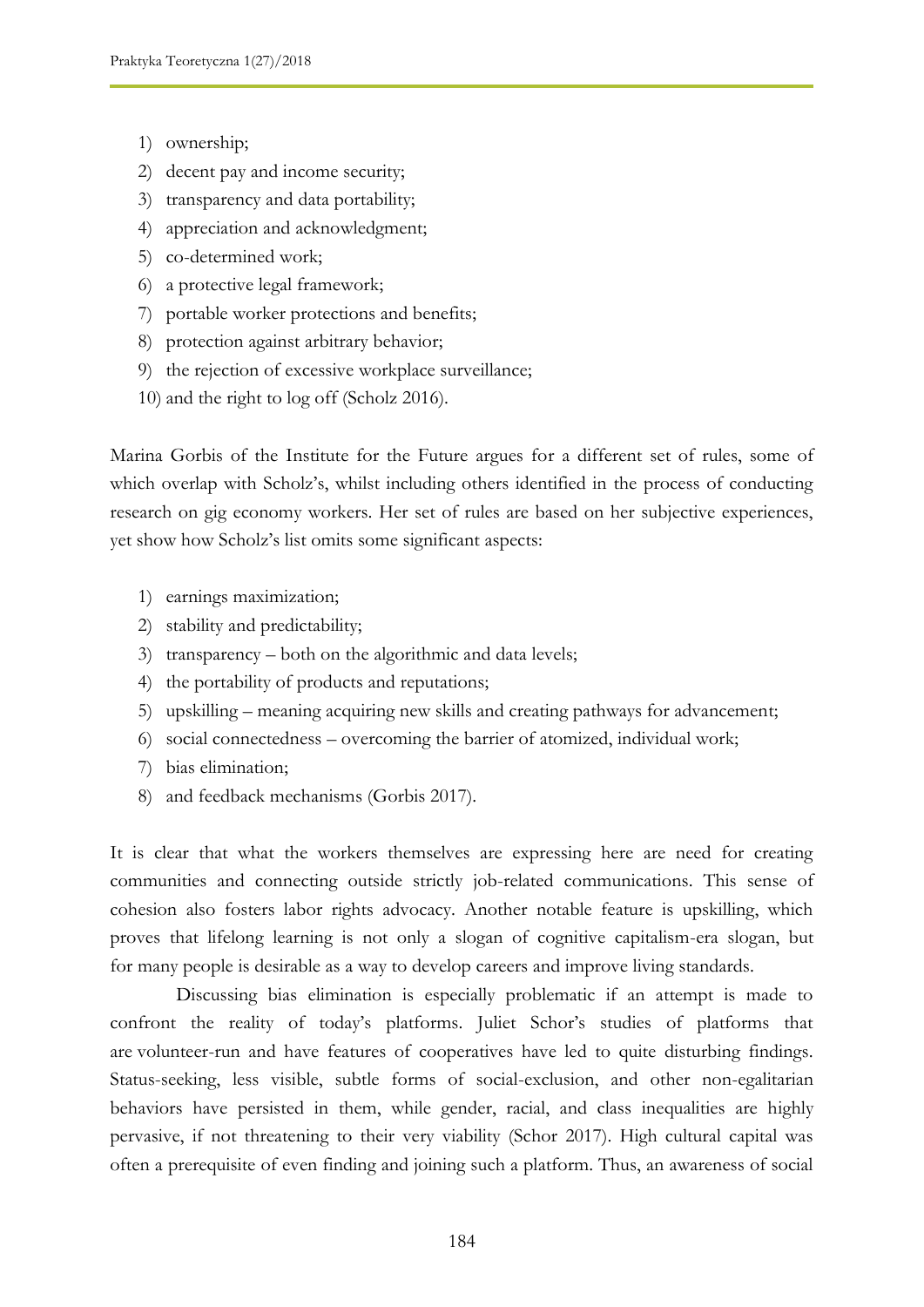dynamics are required, not to mention decisive steps to combat the influence of socially dominant groups, if platform co-ops are to function in broader society. The active involvement of new social groups, right from the outset, should also be encouraged.

It is also extremely important to remember that mono-stakeholder platforms are still capable of exploitation and value capture. Given a position of market dominance, cooperatives can always depart from valuing external sustainability designed to favor maximizing workers' profits, and thus become netarchical extractionary apparatuses – but ones that are also great workplaces. This is the key reason why multi-stakeholder co-ops should be considered, with different classes of shares reserved for different groups. Michel Bauwens proposes that founders could be rewarded with shares that diminish over time, preventing them from turning into a life-long rent; furthermore, a similar scheme would apply to ethical investors who are willing to take the risk and support the initiative (Bauwens 2016). Other mechanisms would be dedicated to workers, users, and other stakeholders (local residents, etc.). Such a proposal recognizes the co-creative norm of modern cognitive capitalism. In this vein, the best practices of Somerset Rules are often mentioned: launched in the UK in 2009, they are written in plain English and combine many tested multi-stakeholder co-op models into a single, ready-to-use framework (Somerset Co-operative Services 2014).

A reflection on strategies of building up reveals that one way would be to create a new platform, although securing financing and having a strong core team with business skills strong enough to compete with incumbents might be a stretch too far. That is why cooperative financing and crowdfunding are extremely important. Still, in many cases an attempt can be made to render cognitive capitalism more humane. Or, in Brendan Martin's words, to convert it (Martin 2017). The goal is not to build a Facebook 2.0, but, if possible, to change its model. As many netarchical platforms have become global public utilities and attracted the attention of policymakers and critical thinkers alike, operating a platform might make it easier to put serious pressure on these groups – and should this fail, then the given platform ought to probably be abandoned.

Finally, platform co-ops are too frequently launched either in the startup model, or as a byproduct of short-lived activism. What is needed, however, is to convince unions that investment in digital platforms and promoting them amongst union members is potentially highly beneficial in the long-term. An experiment with new public services is needed at the municipal level, including the open crowdsourcing of urban development issues and complex real-estate platforms that would include short-time rentals (Airbnb style) as well as long-term ones, property rights, taxes, and even algorithms able to drive margins down by aiding a city's residents to counter real-estate owners and speculators. What is needed are state-backed or other publicly funded incubators and digital programs aimed at seeking the best solutions to communicate, freelance, trade, and innovate on the foundation of the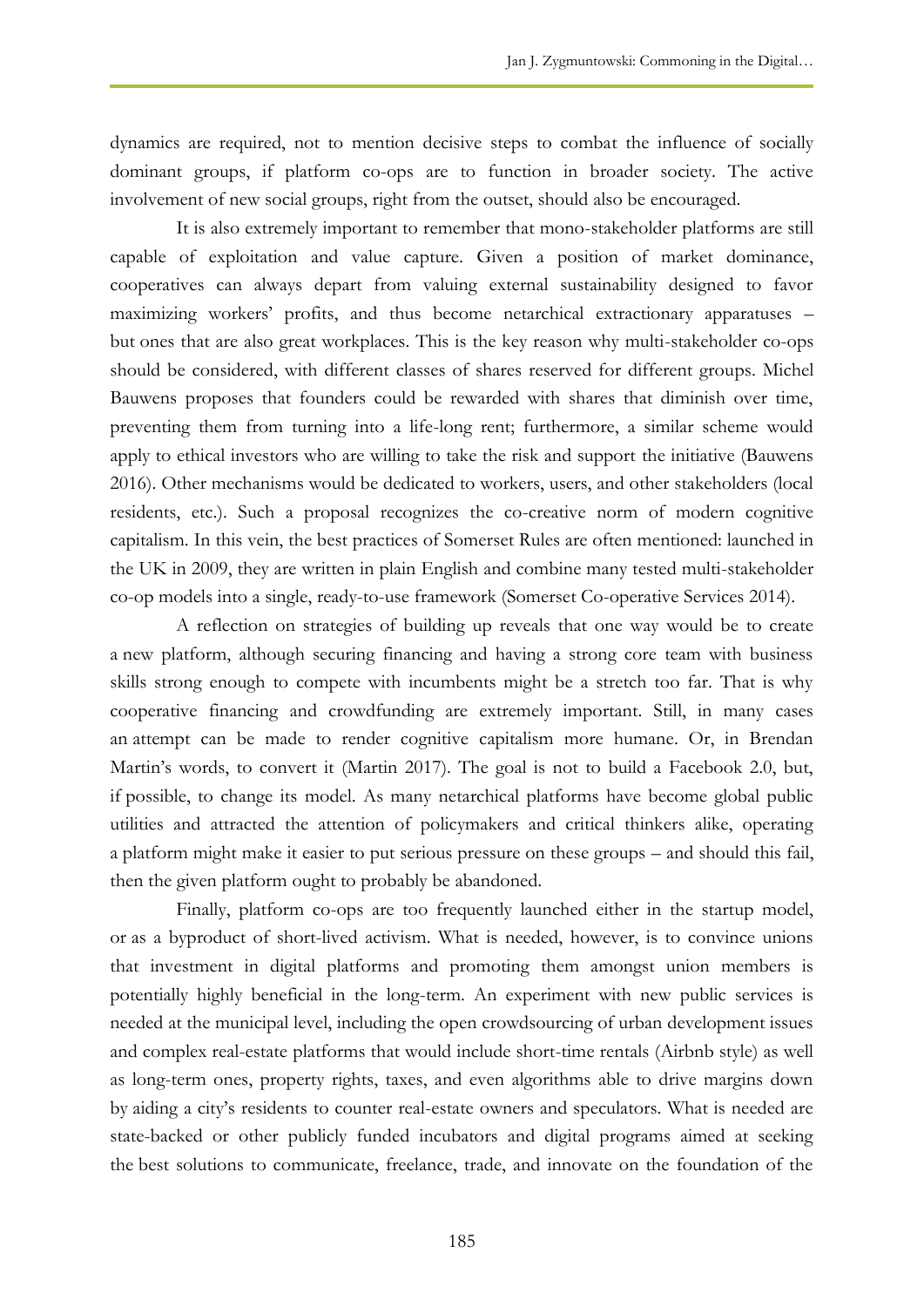digital commons. In his latest book, Scholz proposes that we view platform co-ops as part of the broader cooperative ecosystem, and thus turns our attention towards funding schemes, alliance-building, legal and engineering staffing, and software standards as well (Scholz 2017). His remarks on the seductive UX design again amplify the argument about the need to learn from startups and corporate "death stars" in order to effectively build them better. All those undertakings would greatly support the existing plethora of collectives that often lack the scale to burgeon properly, or even to utilize platform cooperativism to its maximum capacity.

#### **Conclusions**

As cognitive capitalism has matured, the fight for dominance over the value chain is coming to an end. Netarchists, by controlling key sharing economy platforms, marketplaces, and social media, will stay on top by extracting value directly from data flows. The new rentiers have come and hitherto they reign unobstructed, even as the deficiencies of their business models can be easily observed and described in detail.

Platform cooperatives seem the most promising of the possible answers. They make a bold statement by combining long-standing traditions with the most recent technology. An egalitarian, democratic, and peer-to-peer world needs its own infrastructure – and digital co-ops are the way to go. This answer may not be the perfect and final one, as some questions will still linger. Is it possible for a digital cooperative to reach the scale required to undertake massive investments and possibly lead to another breakthrough in technology that would enable it to stay ahead of the cognitive capitalist competition?

It is worth noting that platform co-ops need not necessarily be a perfect solution. If they prove better than cognitive capitalism apparatuses, they will undoubtedly serve their purpose. Nathan Schneider recounts his talks with Amazon Mechanical Turk workers at the Digital Labor conference, where they shared their many stories of abuse on the platform. But connecting also allowed for empowerment, even if brief:

Over the course of those days, a kind of question kept coming up among the Turkers, a thought experiment. They wondered aloud: What if *we* owned the platform? How would *we* set the rules?

They'd sit with that for a minute or two, batting ideas back and forth about how to make the platform better for themselves – and for Amazon. Reasonable ideas. Clever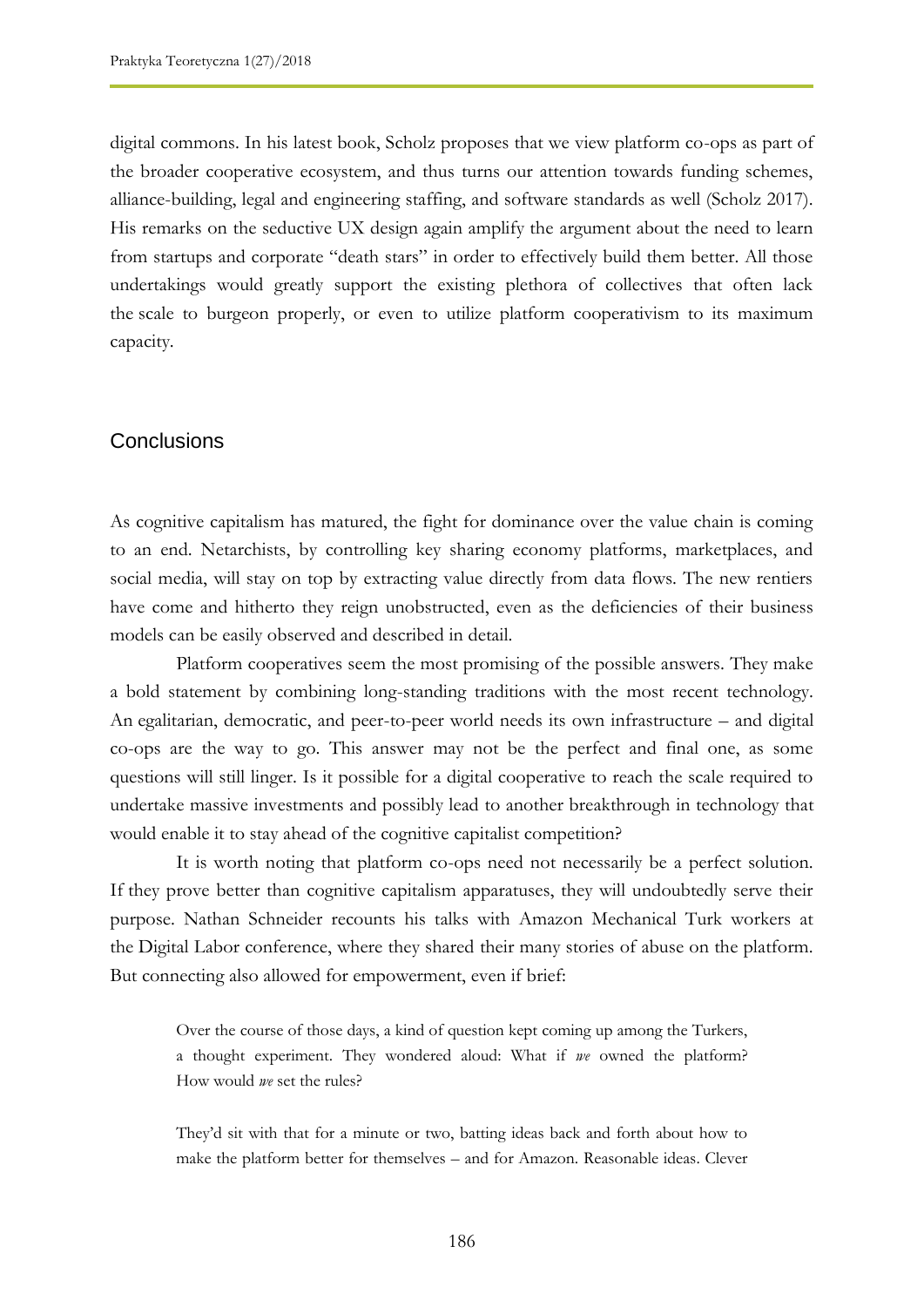ones. But then ideas would fade back into reality again: back to the complaints (Schneider 2017).

Could this community become resilient and organized enough to create an alternative? Such a notion might be doubted. The financial capital roaming around the cognitive capitalist regime has the resources to combat all resistance, and buy the latest technology to always remain competitive. The netarchist class is already reinforcing its position in some markets, while in others there is still more hope. The only keys that they lack are: the real appreciation of users, who are now awakening to new possibilities and the benefits that collective, egalitarian, and open processes may provide given time. It remains unclear however, if these are enough for the commons paradigm to thrive in the digital era.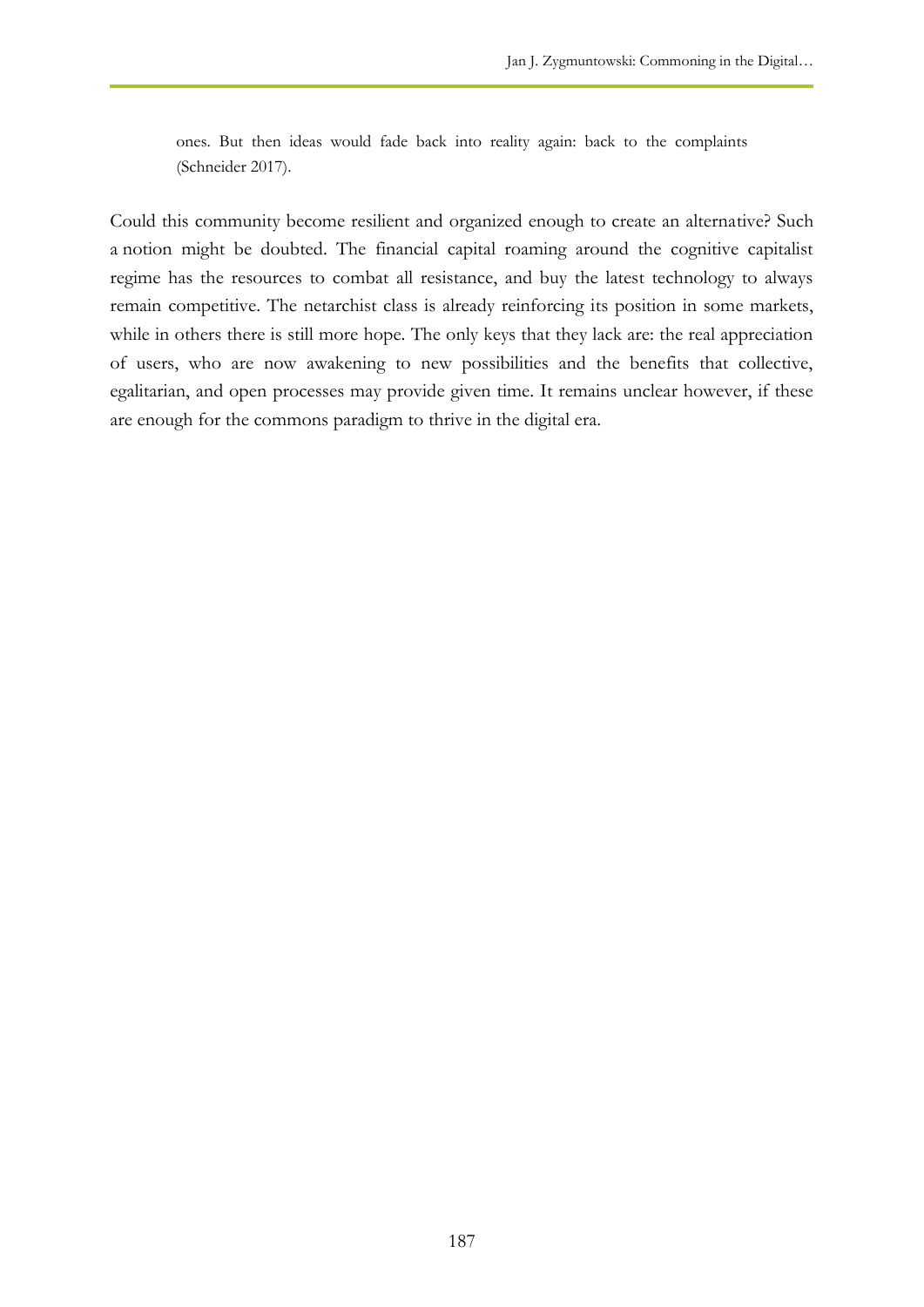## References

Bauwens, Michael. 2016. "Michel Bauwens view on Platform Cooperativism: What it is & why it matters." In *Platform Cooperativism: an international movement on the rise*. Eds. T. Dönnebrink and E. Kagel. http://www.supermarkt-berlin.net/wpcontent/uploads/2016/04/platformcoopberlin1report-1604140849511.pdf (accessed on July 23, 2018).

Bratton, Benjamin H. 2016. *The Stack: On Software and Sovereignty*. Cambridge: The MIT Press.

- Brouillette, Sarah. 2009. "Creative Labor." *Mediations. Journal of the Marxist Literary Group* 24 (2).
- Cillario, Lorenzo. 1990. "Il capitalismo cognitivo: Saper, sfruttamento e accumulazione dopo la rivoluzione informatica." In *Transformazione e persistenza. Saggi sulla storicità*. Eds. L. Cillario, R. Finelli, A. Illuminati, G. La Grassa, C. Preve. Milan: FrancoAngeli.
- Cillario, Lorenzo. 1991. "Nel tempo del »capitalismo cognitivo«." *Critica marxista* 4–5.
- Crawford, Kate, and Jason Schultz. 2014. "Big Data and Due Process: Toward a Framework to Redress Predictive Privacy Harms." *Boston College Law Review* 55: 93–128.
- Doligalski, Tymoteusz. 2013. "Platformy wielostronne: istota i rozwój relacji z klientami*." Ementor* 48.
- Edelman, Benjamin, Michael Luca, and Dan Svirsky. 2017. "Racial Discrimination in the Sharing Economy: Evidence from a Field Experiment.*" American Economic Journal: Applied Economics* 9 (2): 1–22.
- Ezrachi, Ariel, and Maurice E. Stucke. 2016. *Virtual Competition: The Promise and Perils of the Algorithm-Driven Economy*. Cambridge: Harvard University Press.
- Fisher, Eran. 2010. "Contemporary Technology Discourse and the Legitimation of Capitalism." *European Journal of Social Theory* 13 (2): 229–252.
- Fuchs, Christian. 2013. *Social Media: A Critical Introduction*. 2nd ed. London: SAGE Publications.
- Fumagalli, Andrea, and Stefano Lucarelli. 2007. "A Model of Cognitive Capitalism: A Preliminary Analysis." *European Journal of Economic and Social Systems* 20 (1): 117–133.
- Gorbis, Marina. 2017. "Designing Positive Platforms." In *Ours to Hack and to Own: The Rise of Platform Cooperativism, a New Vision for the Future of Work and A Fairer Internet*. Eds. T. Scholz and N. Schneider. New York–London: OR Books.
- Hannák, Anikó, Claudia Wagner, David Garcia, Alan Mislove, Markus Strohmaier, and Christo Wilson. 2017. "Bias in Online Freelance Marketplaces: Evidence from TaskRabbit and Fiverr." In *CSCW '17 Proceedings of the 2017 ACM Conference on Computer Supported Cooperative Work and Social Computing*. Eds. C.P. Lee, S. Poltrock, L. Barkhuus, M. Borges, and W. Kellogg. Portland: ACM.
- Harvey, David. 2005. *The New Imperialism*, Oxford: Oxford University Press.
- Hutchinson, Robert. 2008. "Knowledge and Control: A Marxian Perspective on the Productivity Paradox of Information Technology." *Rethinking Marxism* 20 (2): 288–304.
- Huws, Ursula. 1999. "Material World: The Myth of the Weightless Economy." *Socialist Register* 35: 29–55.
- International Telecommunication Union. 2017. *ICT Facts and Figures 2017*. Geneva: ITU.
- Katz, Michael L., and Carl Shapiro. 1985. "Network externalities, competition and compatibility.*" American Economic Review* 75: 424–440.
- Kostakis, Vasilis, and Michael Bauwens. 2014. *Network Society and Future Scenarios for a Collaborative Economy*. London: Palgrave Macmillan UK.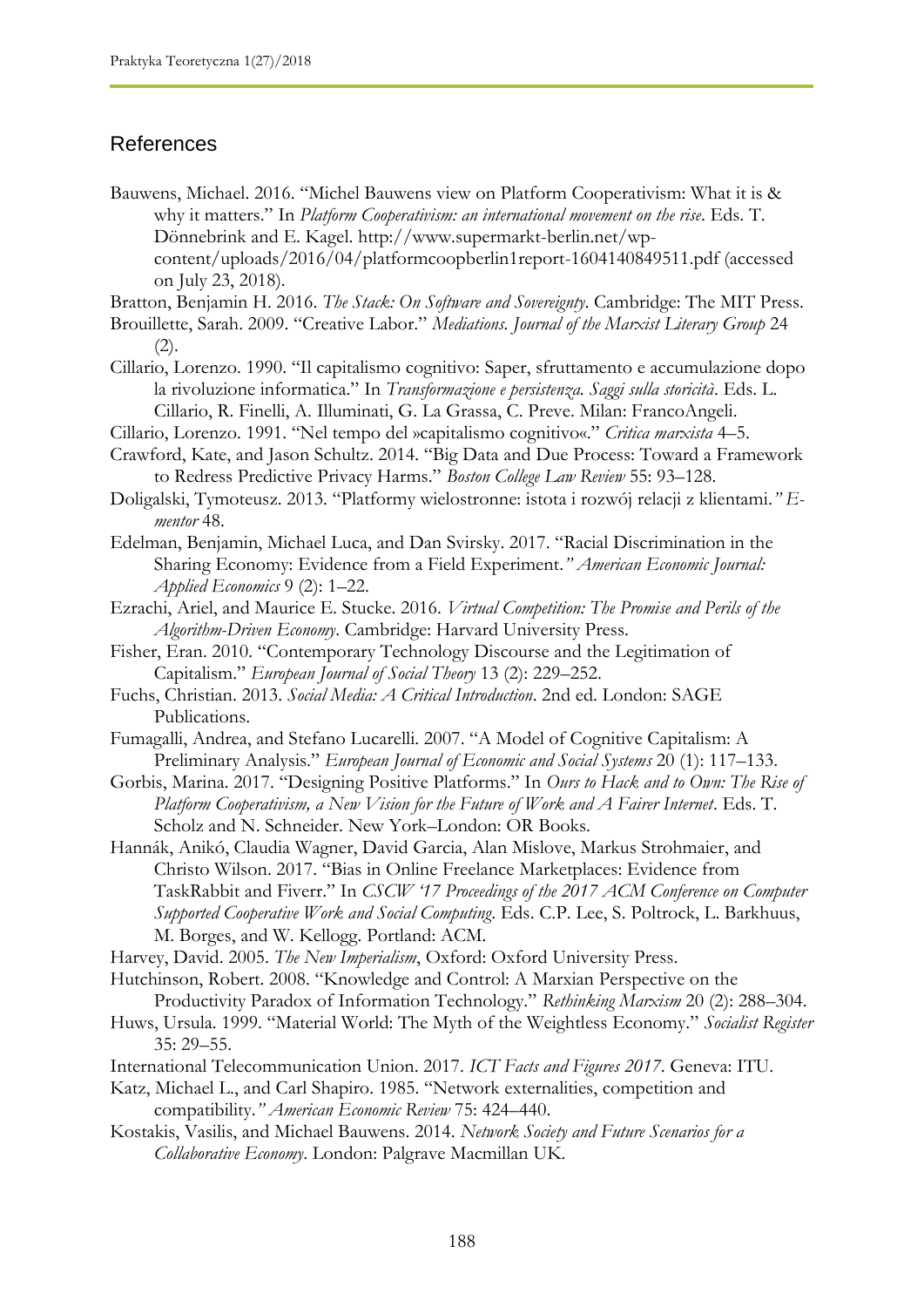- Kowalik, Zuzanna. 2017. "Gig economy a prawa pracownicze i sposoby organizacji pracowników." In *#FutureInsights: Technologie 4.0 a przemiany społeczno-gospodarcze*. Eds. K. Kozłowski, and J.J. Zygmuntowski. Warszawa: Oficyna Wydawnicza SGH.
- Langley, Paul, and Andrew Leyshon. 2017. "Platform capitalism: The intermediation and capitalisation of digital economic circulation." *Finance and society* 3 (1): 1–21.
- Lazzarato, Maurizio, and Antonio Negri. 1991. "Travail immatériel et subjectivité." *Futur Antérieur* 6: 86–89.
- Lee, Dayne. 2016. "How Airbnb Short-Term Rentals Exacerbate Los Angeles's Affordable Housing Crisis: Analysis and Policy Recommendations." *Harvard Law & Policy Review* 10: 11–42.
- Li, Shengli, Yipeng Liu, and Subhajyoti Bandyopadhyay. 2010. "Network effects in online two-sided market platforms: a research note." *Decision Support Systems* 49 (2): 245–249.
- Martin, Brendan. 2017. "Money Is the Root of All Platforms." In *Ours to Hack and to Own: The Rise of Platform Cooperativism, a New Vision for the Future of Work and A Fairer Internet*. Eds. T. Scholz, and N. Schneider. New York–London: OR Books.
- Mikołajewska-Zając, Karolina, and Olga Rodak. 2016. "Platformy spółdzielcze jako próba rewizji korporacyjnego modelu gospodarki współdzielonej." *E-mentor* 66.
- O'Dwyer, Rachel. 2015. "Money Talks: The Enclosure of Mobile Payments." In *MoneyLab Reader: An Intervention in Digital Economy*. Eds. G. Lovink, N. Tkacz, and P. de Vries. Amsterdam: Institute of Network Cultures.
- O'Neil, Cathy. 2016. *Weapons of Math Destruction: How Big Data Increases Inequality and Threatens Democracy*. Danvers: Crown Publishing.
- Pasquale, Frank. 2016. *The Black Box Society: The Secret Algorithms That Control Money and Information*. Cambridge: Harvard University Press.
- Polanyi, Karl. 1944. *The Great Transformation: The Political and Economic Origins of Our Time*. Boston: Beacon Press [2nd edition; 2001].
- Ratajczak, Mikołaj. 2015. "Wprowadzenie do teorii kapitalizmu kognitywnego: kapitalizm kognitywny jako reżim akumulacji." *Praktyka Teoretyczna* 1 (15): 57–94.
- Rifkin, Jeremy. 2001. *The Age of Access: The New Culture of Hypercapitalism, Where all of Life is a Paid-For Experience*. New York: TarcherPerigee.
- Schneider, Nathan. 2017. "The Meanings of Words." In *Ours to Hack and to Own: The Rise of Platform Cooperativism, a New Vision for the Future of Work and A Fairer Internet*. Eds. T. Scholz, and N. Schneider. New York–London: OR Books.
- Scholz, Trebor. 2016. "Platform Cooperativism vs. the Sharing Economy." https://medium.com/@trebors/platform-cooperativism-vs-the-sharing-economy-2ea737f1b5ad (accessed on July 23, 2018).
- Scholz, Trebor. 2016. *Platform Cooperativism: Challenging the Corporate Sharing Economy*. New York: Rosa Luxemburg Stiftung.
- Scholz, Trebor. 2017. *Uberworked and Underpaid: How Workers Are Disrupting the Digital Economy.* Cambridge: Polity Press.
- Schor, Juliet B. 2017. "Old Exclusion in Emergent Spaces." In *Ours to Hack and to Own: The Rise of Platform Cooperativism, a New Vision for the Future of Work and A Fairer Internet*, ed. by Trebor Scholz and Nathan Schneider. New York-London: OR Books.
- Selten, Reinhard. 1968. *An Oligopoly Model with Demand Inertia*. University of California. Somerset Co-operative Services. 2014. *Somerset Rules 2014 Multistakeholder Co-operative*.
	- http://www.somerset.coop/p/somerset-rules-registrations.html (accessed on July 23, 2018).
- Srnicek, Nick. 2016. *Platform Capitalism*. Cambridge: Polity Press.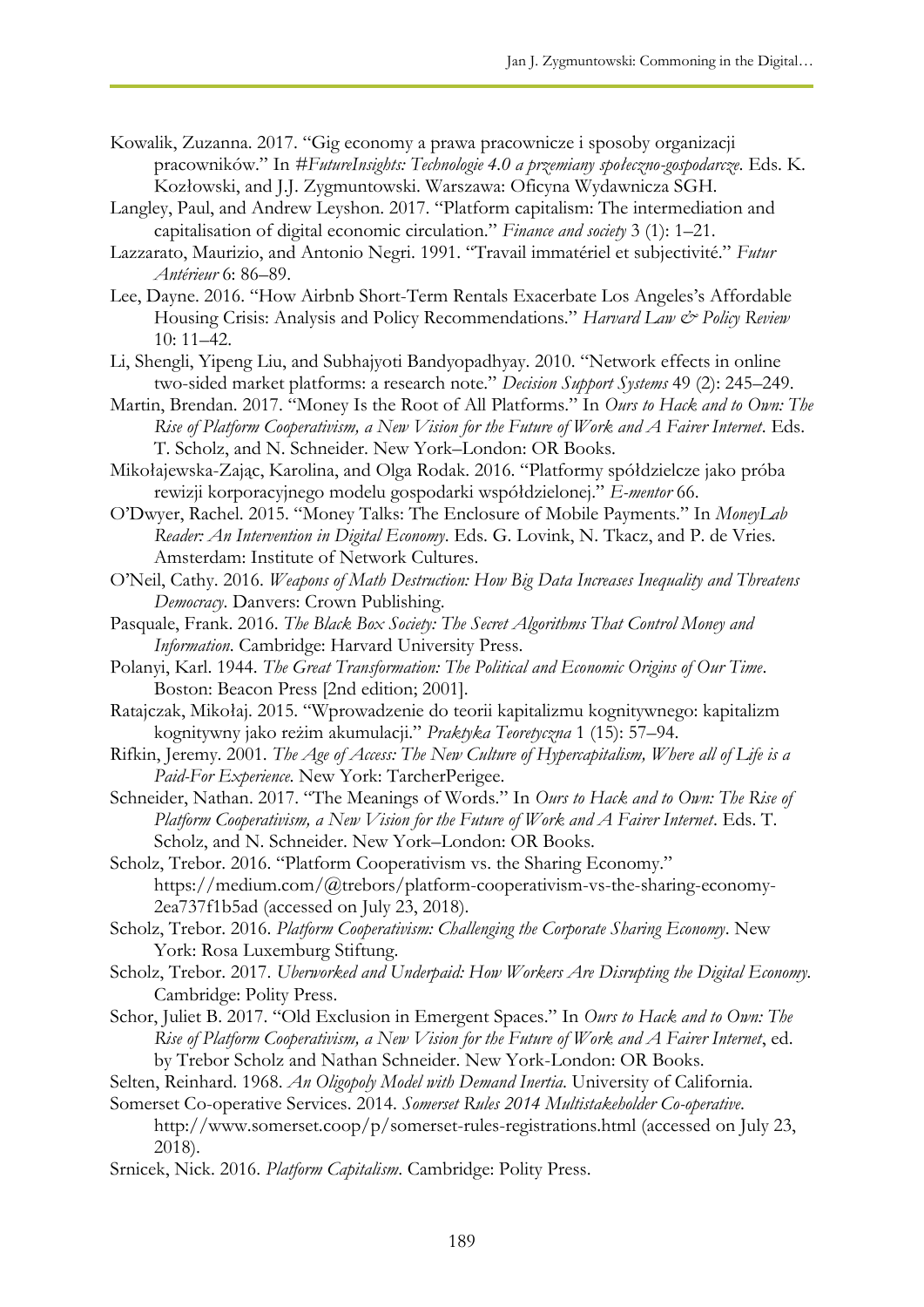Vercellone, Carlo. 2007. "From Formal Subsumption to General Intellect: Elements for a

Marxist Reading of the Thesis of Cognitive Capitalism." *Historical Materialism* 15: 13–36. Wark, McKenzie. 2004. *A Hacker Manifesto*. Cambridge: Harvard University Press. Zygmuntowski, Jan J. 2017. "Rewolucja platform wielostronnych. Refleksja nad gospodarką współdzielenia w świetle interesu publicznego." In *#FutureInsights: Technologie 4.0 a przemiany społeczno-gospodarcze*. Eds. K. Kozłowski, and J.J. Zygmuntowski. Warszawa: Oficyna Wydawnicza SGH.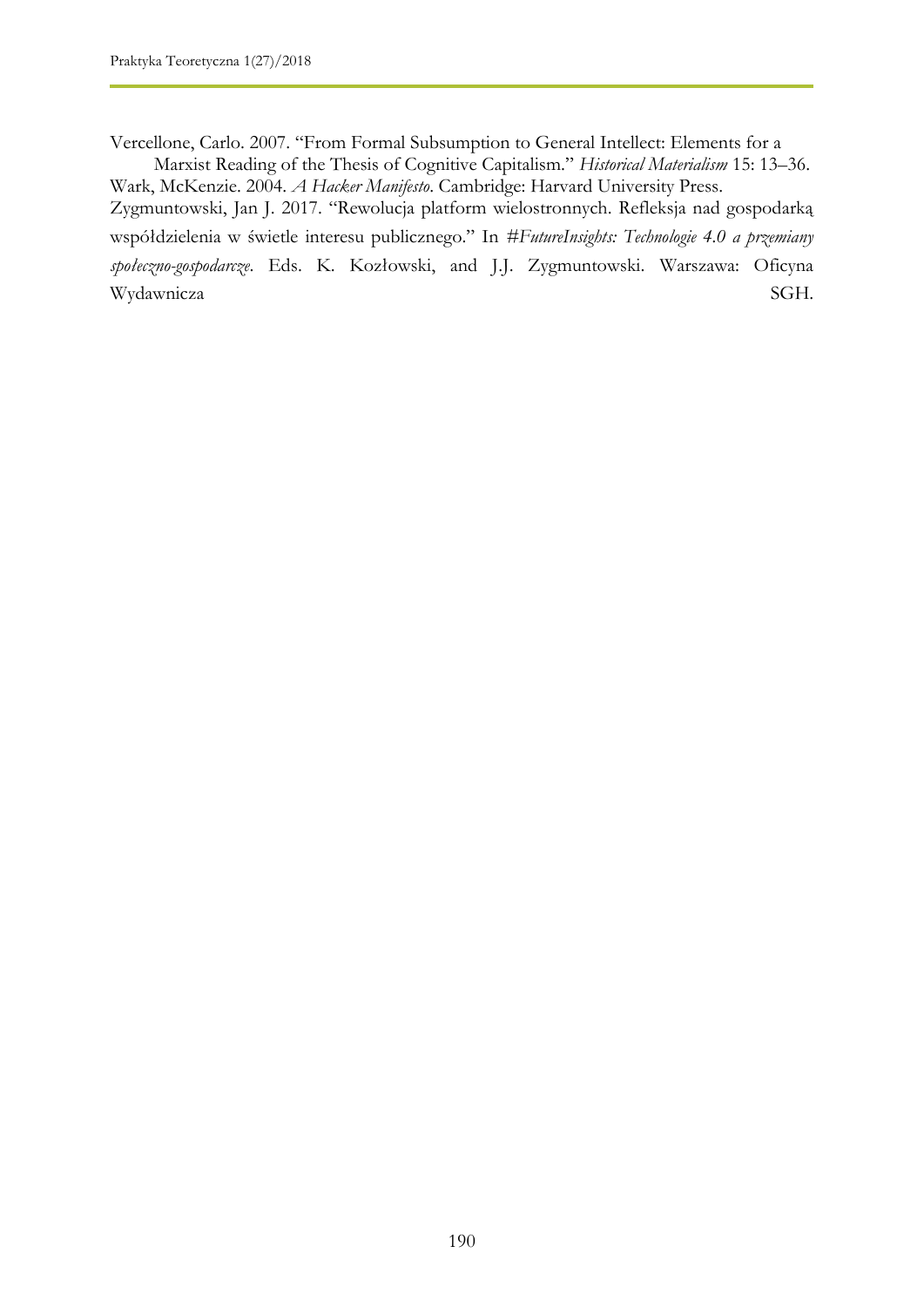**Jan J. Zygmuntowski** – is an economist specializing in the fields of innovation, automation and digital business. He serves as President of the Board at Instrat Foundation and works at Polish strategic institution for growth financing. He co-redacted the book #FutureInsights: Technologie 4.0 a przemiany społeczno-gospodarcze ("#FutureInsights: 4.0 technologies and socio-economic transformation"; Oficyna Wydawnicza SGH 2017). Alumni of the Warsaw School of Economics, fellow of the G20 Global Solutions in 2017.

### **ADDRESS:**

Jan J. Zygmuntowski Fundacja Instrat ul. Wołowska 70/48 02-507 Warsaw **E-MAIL**: jan.zygmuntowski@instrat.pl

**CITATION**: Zygmuntowski, Jan J. 2018. "Commoning in the Digital Era: Platform Cooperativism as a Counter to Cognitive Capitalism." *Praktyka Teoretyczna* 1(27): 168-192. **DOI**: 10.14746/prt.2018.1.7

**Jan J. Zygmuntowski** – ekonomista zawodowo i badawczo związany z obszarami innowacji, automatyzacji pracy i cyfrowej gospodarki. Prezes Zarządu Fundacji Instrat oraz pracownik strategicznej instytucji finansowania rozwoju. Współredaktor monografii naukowej *#FutureInsights: Technologie 4.0 a przemiany społeczno-gospodarcze* (Oficyna Wydawnicza SGH 2017). Absolwent Szkoły Głównej Handlowej w Warszawie, stypendysta G20 Global Solutions (2017).

**TYTUŁ**: *Commoning* w erze cyfrowej: platformowy kooperatyzm jako odpowiedź na kapitalizm kognitywny

**ABSTRAKT**: Wraz z rozpowszechnieniem technologii ICT wyłoniły się modele organizacji ekonomicznej takie jak platformy, media społecznościowe oraz firmy gospodarki współdzielenia (*sharing economy*). Autor artykułu analizuje ich funkcjonowanie na poziomie mikro- i dostarcza szeregu argumentów krytycznych. Eksploracja teorii kapitalizmu kognitywnego i stanowisk ustosunkowanych wobec niej polemicznie pozwala na uzyskanie holistycznego obrazu sytuacji oraz na obserwację tego, jak wartość jest przechwytywana i akumulowana przy użyciu aparatów technologicznych. Kapitalizm kognitywny nie jest jednak jednorodny, a dostrzeżenie szczególnych właściwości cechujących sieci pozwala zidentyfikować wyzwanie rzucone nam przez rosnącą liczbę netarchicznych platform. Platformowy kooperatyzm jest ujmowany jako egalitarna i zrównoważona w długim okresie